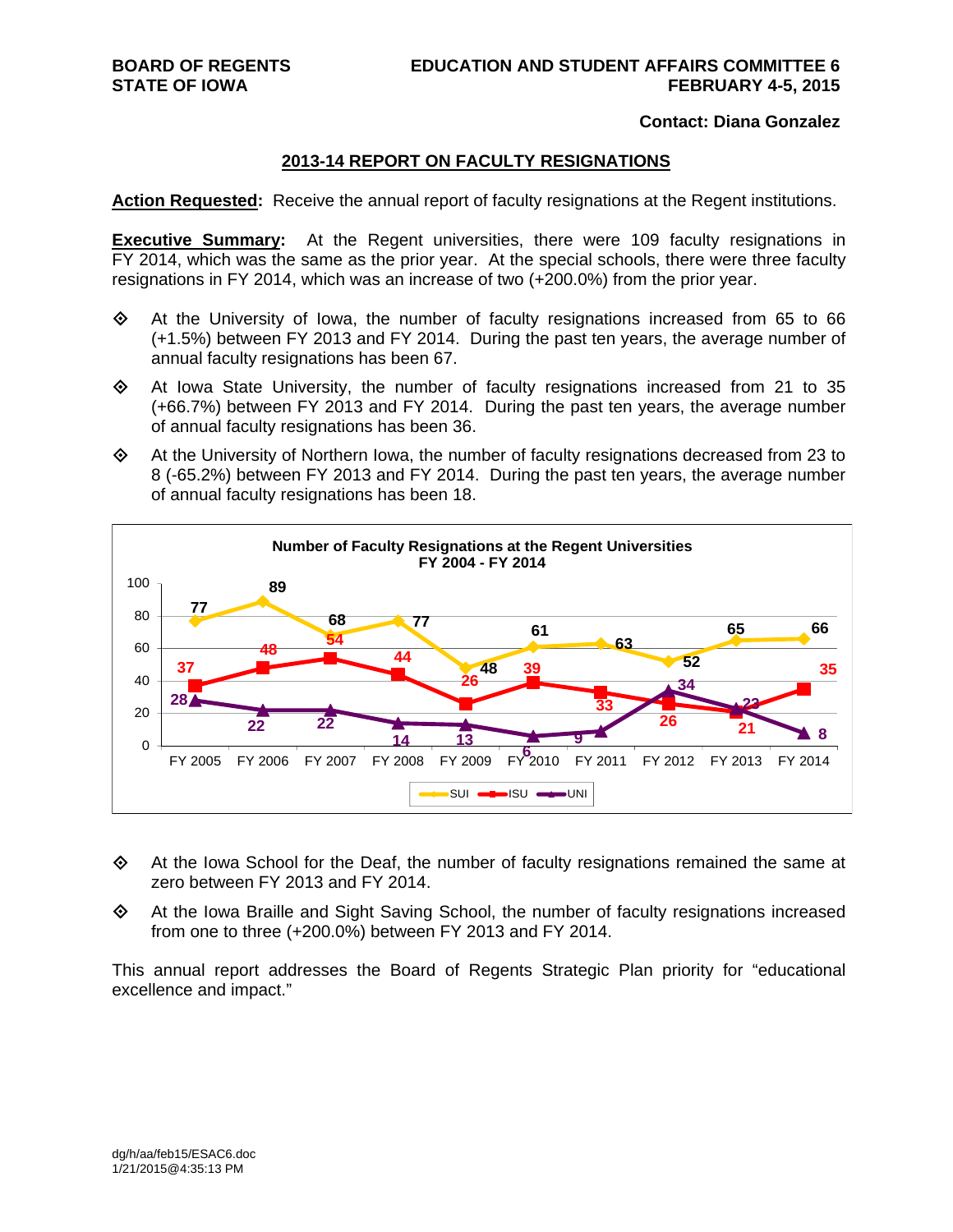#### **Background:**

- $\Diamond$  The Regent universities obtained information about the faculty who resigned through a variety of efforts, including resignation surveys; exit interviews; satisfaction/climate assessment surveys; and payroll reports.
	- $\triangleright$  At the University of Iowa, resignees received an online questionnaire which inquired about their level of satisfaction with various aspects of SUI and the community using a rating scale of 1 (very dissatisfied) to 5 (very satisfied). The questions assessed the resignees' satisfaction with (1) the general atmosphere of the University and Iowa City, (2) the faculty member's departmental atmosphere, (3) the University's commitment to diversity, (4) the University's commitment to excellence in research, (5) the University's commitment to excellence in teaching, (6) compensation, and (7) hospital and clinic atmosphere (for health science college faculty only).
		- In FY 2014, 12 questionnaires (18.2%) were returned.
		- Eu Respondents expressed the greatest satisfaction with the general atmosphere of the University and Iowa City (3.8); and the University's commitment to excellence in research (3.7); and compensation (3.7). In the prior year, the University's commitment to diversity had the second highest level of satisfaction.
		- Respondents expressed the most dissatisfaction with the departmental atmosphere (2.9) and hospital atmosphere (3.0).
		- The mean satisfaction level decreased from 3.6 in FY 2013 to 3.4 in FY 2014.
		- $\mathbf{\Omega}$  The primary reason respondents gave for leaving the university was to accept a position at another university (34.8%). The next most mentioned reason was to relocate for personal reasons (31.8%).
	- $\triangleright$  At Iowa State University, faculty exit data have been systematically collected through an online survey since January 2004. An opportunity for a face-to-face or phone interview with the Office of the Provost is provided to all exiting faculty members. These interviews are often in addition to the interview conducted at the department or college level. ISU's goal is to use both exit interview methods to determine the reasons faculty members resign, identify ISU's strengths and weaknesses from the faculty members' perspective, and obtain suggestions for institutional improvement from the faculty.
		- Twenty faculty members (57.1%) responded to the FY 2014 online faculty exit survey.
		- The primary reasons cited by faculty members for leaving were dissatisfaction with the departmental environment, lack of perceived advancement opportunities, and dissatisfaction with pay.
		- $\mathbf{\Omega}$  "Dissatisfaction with department chair" continues to be one of the major reasons cited. Approximately 68% of the respondents indicated they were "somewhat or very dissatisfied" with their chair; this is an increase from 25% the prior year. The Provost's Office is offering a series of department chair professional development workshops on such topics as preparing promotion and tenure cases, and conducting effective annual reviews.
		- Seventeen respondents (85.0%) indicated that they were "somewhat or very satisfied" with the University's benefit package.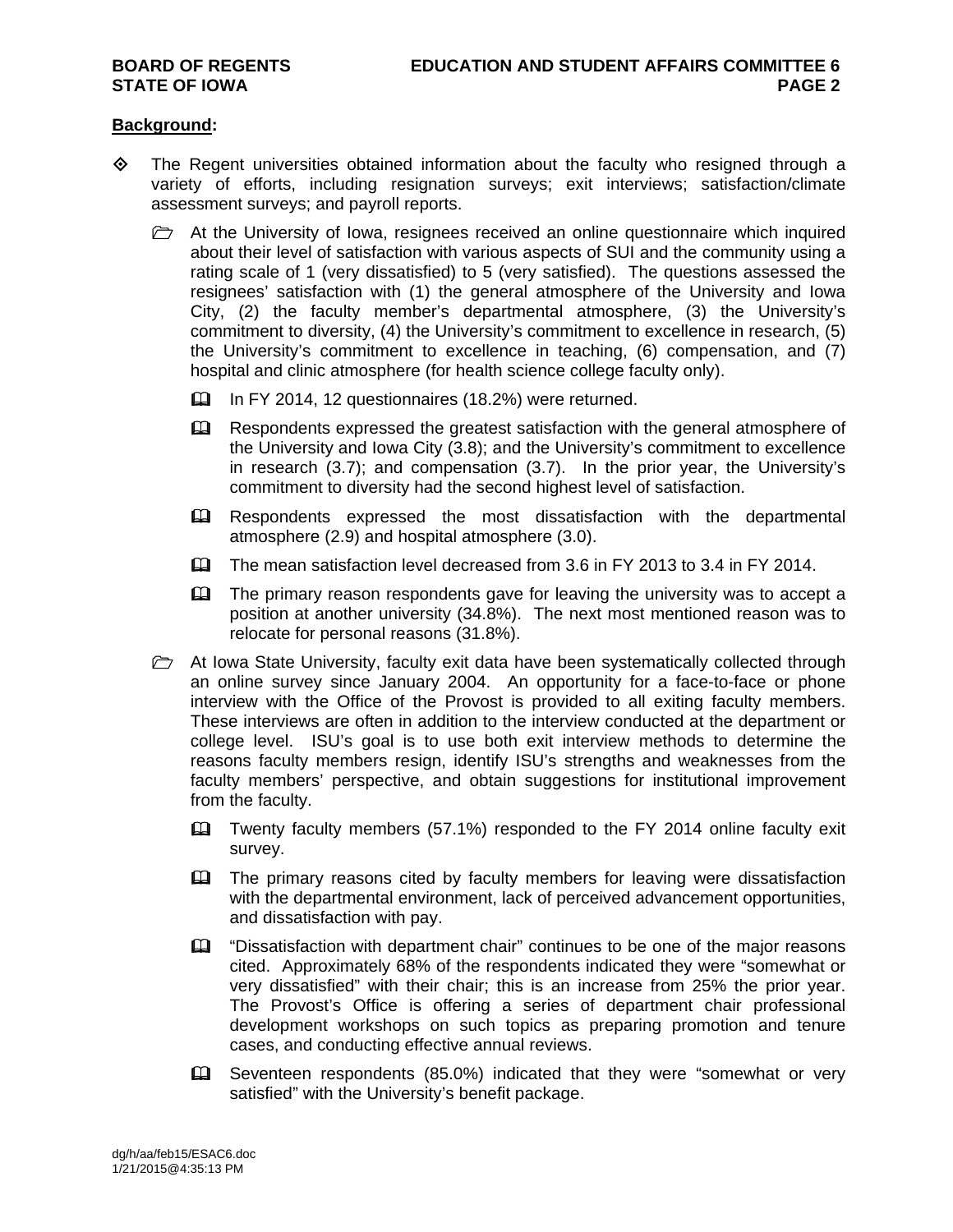- **Example 1** Salary competitiveness continues to be cited by respondents as a reason for resigning. Of the 20 respondents, eight (40.0%) indicated that they had accepted a new position elsewhere that will provide a "much higher salary than the salary at ISU;" and seven indicated they had accepted a new position elsewhere that will provide a salary "somewhat higher than the salary at ISU."
- Eleven respondents (55.0%) indicated that they were "somewhat or very satisfied" with teaching/advising responsibilities.
- Nine respondents (45.0%) were "somewhat or very satisfied" with overall workload; seven respondents (35.0%) indicated that they were "neutral/mixed" about the overall workload.
- Thirteen respondents (65.0%) indicated a "high or very high" level of work-related stress (broadly defined).
- Approximately seven respondents (35.0%) were "somewhat or very satisfied" with office facilities and seven respondents (35.0%) were "somewhat or very satisfied" with other (research) facilities.
- **Example 1** When asked "what would have encouraged you to stay," several respondents indicated "improved climate" and "spousal/partner accommodation" would have made a difference. These climate issues identified, will be addressed by departmental leadership in the future. The administration will continue to focus on partner accommodation needs, as well.
- $\Leftrightarrow$  The number of faculty resignations at the Regent universities includes those faculty members who were tenured, tenure-track, clinical track, research track, or instructors.
- $\Diamond$  Of those who resigned in FY 2014, 24 (22.0%) were professors, 23 (21.1%) were associate professors, 62 (56.9%) were assistant professors; there were no instructors.
	- Professors represent 32.4% of the population; associate professors represent 26.3% of the faculty; assistant professors represent 25.8% of the faculty; and instructors represent 15.5% of the faculty at the Regent universities<sup>1</sup>.
	- $\triangleright$  The number of professors who resigned in FY 2014 increased by five (+26.3%) from the prior year.
- $\diamond$  Of those who resigned in FY 2014, 40 (36.7%) were tenured, 42 (38.5%) were tenure-track, and 27 (24.8%) were clinical track.
	- $\triangleright$  Tenured faculty members represent 58.8% of the population; tenure-track faculty members represent 17.3% of the faculty; clinical/research track faculty members represent 23.9% of the faculty at the Regent universities<sup>1</sup>.
	- $\triangleright$  The number of tenured faculty members who resigned in FY 2014 increased by seven (+21.2%) from the prior year.
- $\diamond$  Of those who resigned in FY 2014, 59 (54.1%) were male and 50 (45.9%) were female.
	- $\triangleright$  Males represent 59.8% of the total population and females represent 40.2% of the total faculty at the Regent universities.

 $\overline{a}$ 

dg/h/aa/feb15/ESAC6.doc <sup>1</sup> Source: Spring 2014 Faculty Tenure Report.

<sup>1/21/2015@4:35:13</sup> PM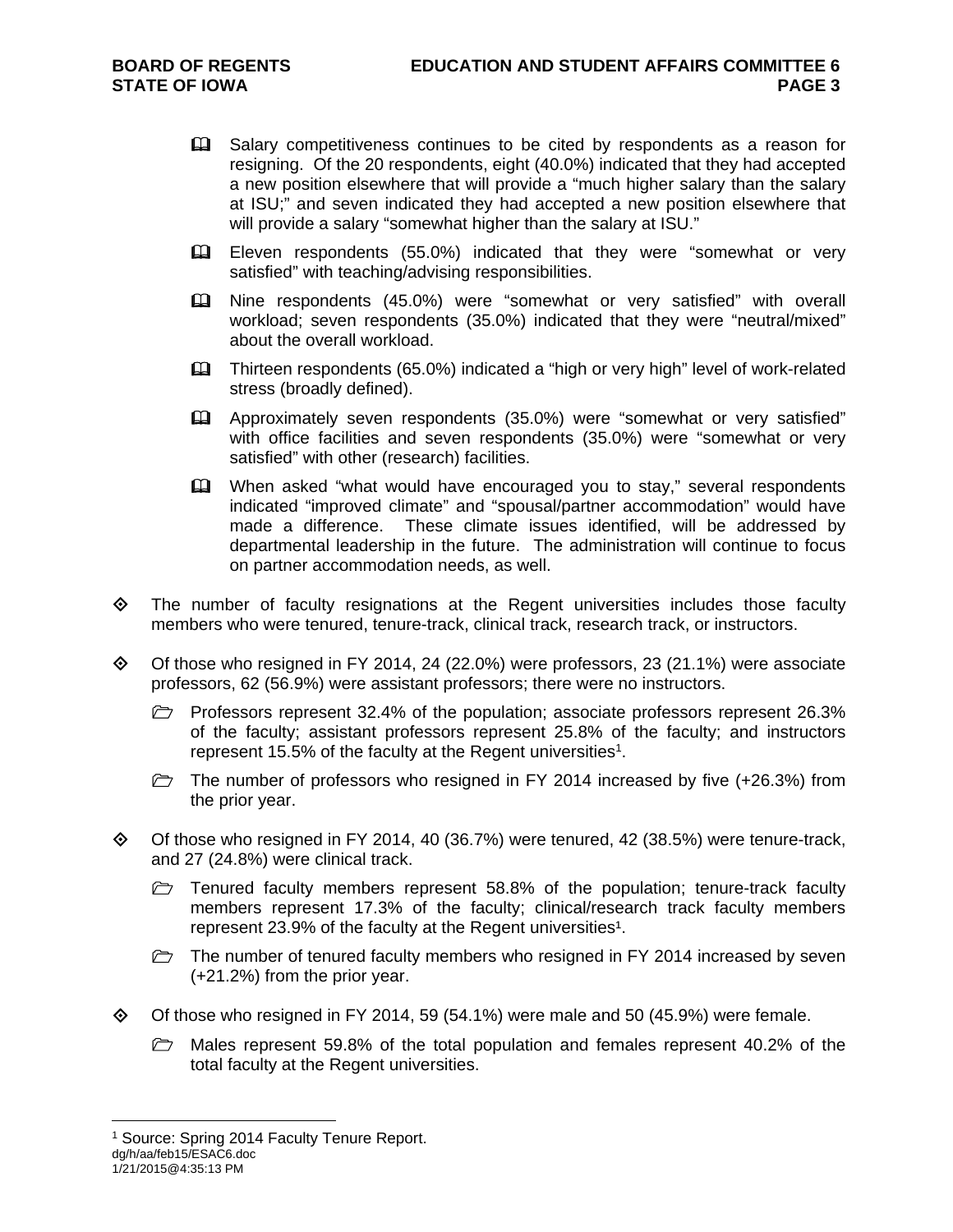- $\triangleright$  There was an increase of three (+6.4%) women and a decrease of three (-4.8%) men who resigned in FY 2014 from the prior year.
- $\Diamond$  Of those who resigned in FY 2014, 29 (26.6%) were racial/ethnic minorities and 80 (73.4%) were non-minorities.
	- $\triangleright$  As described in the Spring 2014 Annual Tenure Report, racial/ethnic minorities represent 16.3% of the population and non-minorities represent 83.7% of the population at the Regent universities.
	- $\triangleright$  The number of racial/ethnic minority faculty who resigned in FY 2014 increased by nine (+45.0%) from the prior year. The number of non-minority faculty who resigned in FY 2014 decreased by nine (-10.1%).



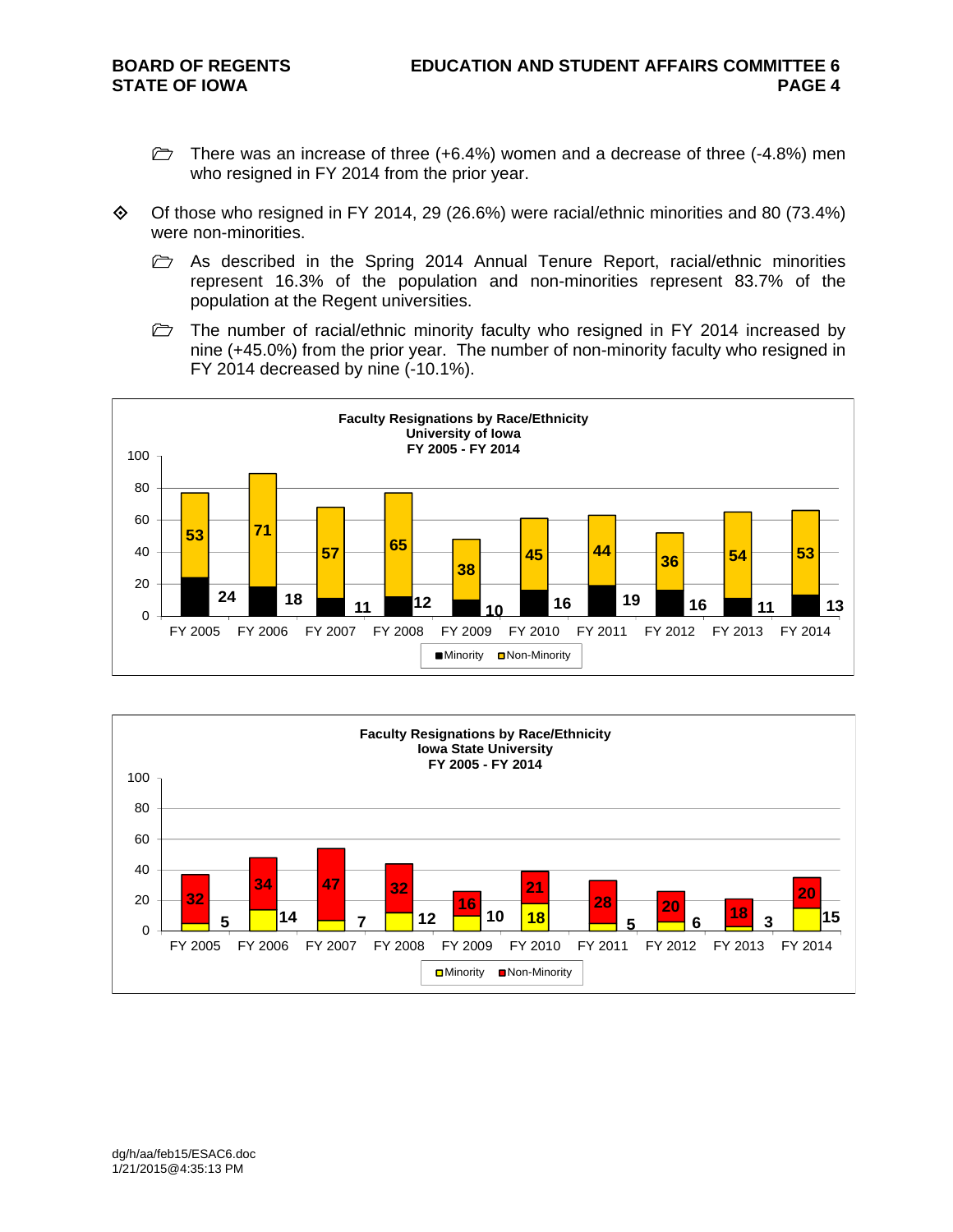

- The following resignation overrepresentation occurred among faculty resignees relative to each College's overall faculty numbers:
	- At the University of Iowa, the Colleges of Business Administration, Medicine, Pharmacy, and Public Health as well as the Graduate College were overrepresented among faculty resignees relative to each College's overall faculty numbers.
	- $\triangleright$  At Iowa State University, the Colleges of Engineering and Human Sciences were overrepresented among faculty resignees relative to the College's overall faculty numbers.
	- $\triangleright$  At the University of Northern Iowa, the Colleges of Education and Social and Behavioral Sciences were overrepresented among faculty resignees relative to each College's overall faculty numbers.
- $\Diamond$  In FY 2014, the primary reason for resigning continues to be employment opportunities at other educational institutions (cited by 51.4% of those who left). The second most frequently identified reason for resigning (cited by 21.1% of those who left) was to relocate for personal reasons. The third most frequently identified reason for resigning (cited by 17.4% of those who left) was to accept another position.
	- $\triangleright$  The number of faculty who resigned in FY 2014 to accept a position at another university decreased by one (-1.8%) from the prior year.
	- $\triangleright$  The number of faculty who resigned in FY 2014 to accept another position increased by five (+35.7%) from the prior year.
	- $\triangleright$  The number of faculty who resigned in FY 2014 to relocate for personal reasons increased by two (+9.5%) from the prior year.

#### **Strategies to Improve Faculty Retention**

 The *University of Iowa* is ranked among the nation's top 30 public institutions and competes nationally and internationally for the best faculty members. High quality SUI faculty members are frequently recruited by other institutions. The University identified the following strategies directed at faculty retention.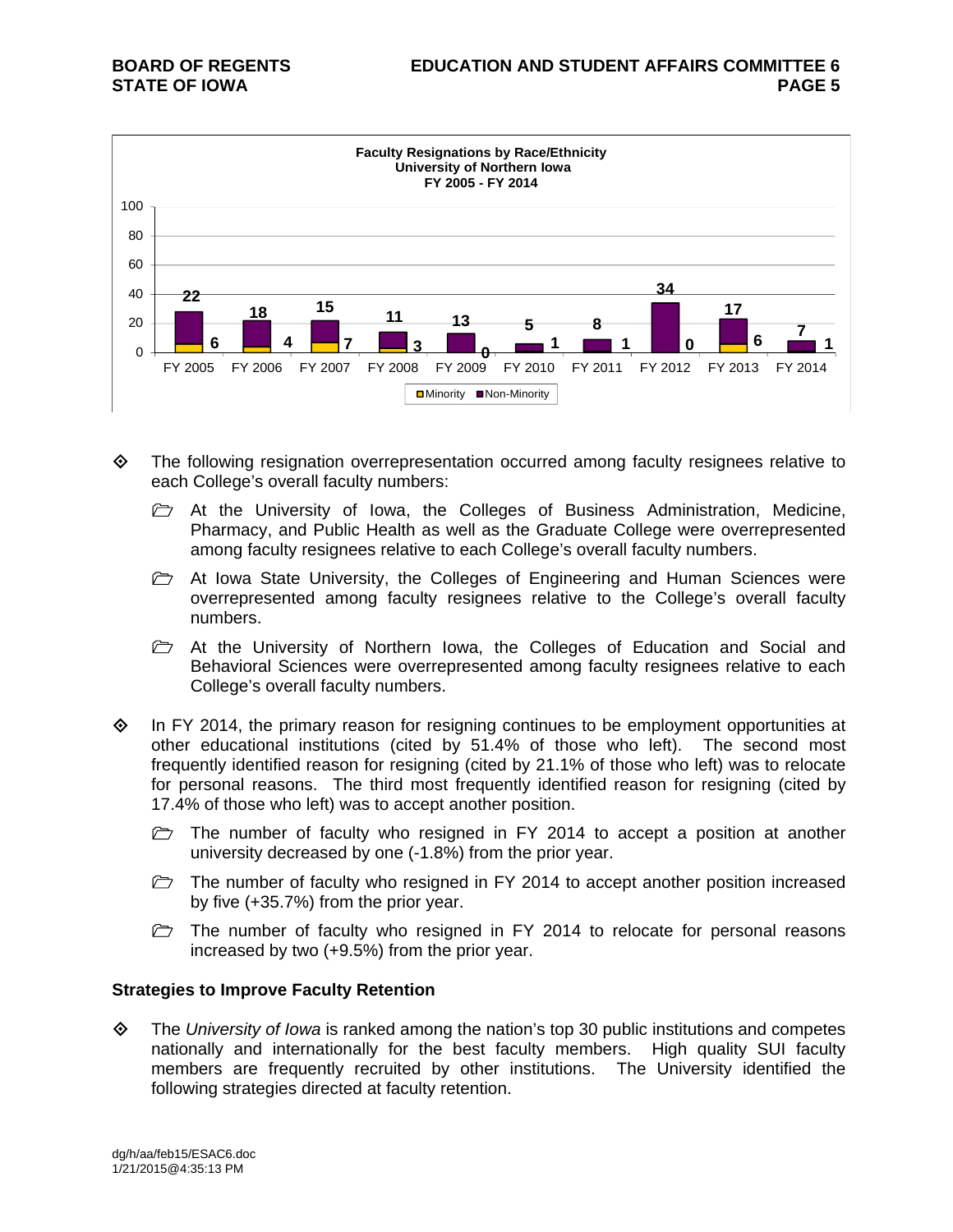#### **C** Competitive Compensation

- The Office of the Provost works with colleges to respond quickly with attractive counteroffers when productive faculty members receive offers from other institutions.
- The University administration works with the University of Iowa Foundation (UIF) to aggressively support and promote faculty activities through charitable donations. The focus for these efforts include funding for endowed chairs and support for faculty research and teaching.
- The University recognizes that quality benefit offerings are an essential part of competitive compensation. Employees are educated about the value of those benefits through an "Annual Total Compensation Statement" that is sent to all employees at the start of each fiscal year.
- The campus-wide implementation of the innovative faculty activities database, UI Academic and Professional Record (APR), enables colleges and departments to more accurately and transparently assess faculty productivity and better target merit pay increases.
- **Quality of Life** 
	- **Example 13 SUI's "Recruitment Ambassadors Program" includes current or former faculty** and staff members who volunteer to help recruit prospective employees. Recruitment Ambassadors provide materials about the local community at the time of recruitment and are trained to showcase the community and answer candidates' questions on such topics as the area's arts and culture, housing, school systems, dining and shopping, sports and recreation, and healthcare. SUI recognizes that integration into the broader community is key to retention and satisfaction. As noted in the professional literature on faculty recruitment and retention, "quality of life" issues factor heavily in an individual's decision to accept an offer from another institution.
	- The University promotes "family friendly" policies and practices through its University Human Resources' Family Services program. This program assists employees to find local child care, elder care, veteran/military family resources, and family-related connections with the local community.
	- The University of Iowa communicates its commitment to work/life balance through its policy granting extensions to the tenure clock for probationary faculty members who have a minor child join their family during the pre-tenure years. The Provost's Office notifies new faculty of this policy through multiple means during the probationary years (e.g., offer letters, new faculty orientation, campus-wide emails).
	- The Provost's Office, in cooperation with the colleges and Central HR, communicates a message encouraging work/life balance and integrates this theme in various publications (e.g., online Faculty Handbook, "Getting Off to a Good Start at the University of Iowa" resource guide, and active promotion of UI health and wellness efforts).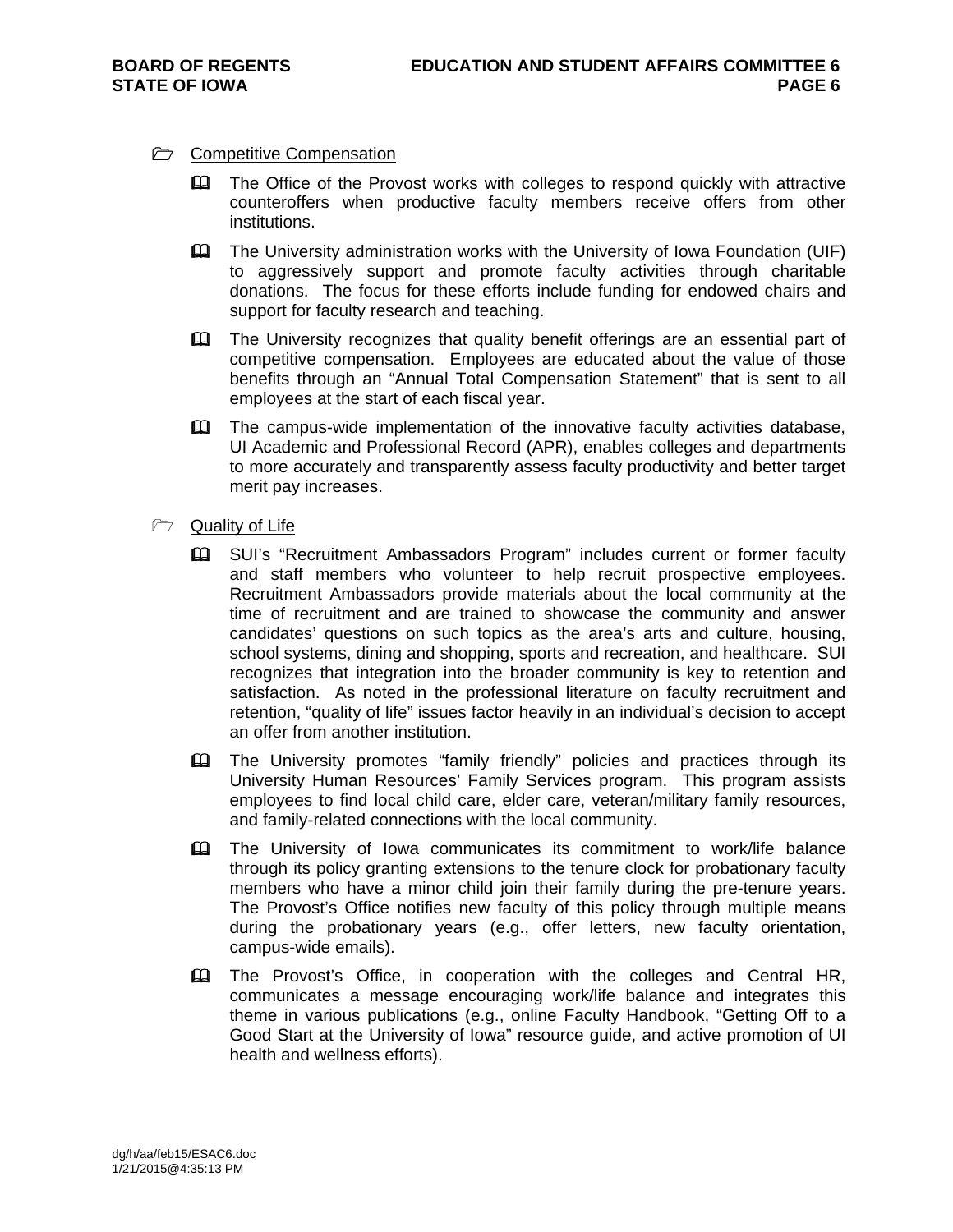### $\Box$  Engaging and Encouraging Faculty

- **Example 2** The Office of the Provost focuses on the orientation and development of new faculty members to encourage their successful integration and engagement in the institution.
- The Office of the Provost publishes a comprehensive semester campus-wide calendar of faculty development programs offered by multiple campus offices (e.g., focused on teaching, instructional technology, and research), and issues a monthly update to faculty and administrators.
- EQ Several events are sponsored each year to enhance networking among new faculty members and to introduce them to the University administration (e.g., President and Provost New Faculty Welcome Reception in August; New Faculty End-of-Semester Reception in December; and Breakfast with the Provost in the Spring).
- The Office of the Vice President for Research and Economic Development offers modest competitive grants to faculty. The Office's Research Professional Development Team hosts several faculty development workshops throughout the year to increase the capacity of faculty members to seek external funding successfully. FY 2014 workshops included Research @ Iowa Orientation, Grant Writing Seminars, Office of NEH Digital Humanities Visit, The Craft of Scientific Presentations, NSF CAREER Programs, Federal Research Funding in a Challenging Fiscal Environment (with sessions tailored to Health Research and Science, Engineering, Education, Arts, and Humanities).
- In 2009, SUI embarked on an ambitious "cluster hire" initiative with the goal of bringing new faculty to campus to collaborate with existing faculty in multidisciplinary areas focused on "Grand Challenges" of the 21<sup>st</sup> Century. Additionally, working within these clusters creates a sense of community among participating faculty members, thus making it more likely that they will remain at SUI. To date, seven clusters have been approved (water sustainability, digital public humanities, the aging mind and brain, genetics, obesity, digital public arts, and informatics) and 52 faculty members have been hired.
- The University continues to provide professional development opportunities to more senior faculty members through participation in the CIC<sup>2</sup>-Academic Leadership Program and CIC-Department Executive Officers Seminar.
- The Office of the Provost is partnering with University Human Resources (UHR) Organizational Effectiveness Unit to pilot an innovative DEO Coaching Service to be piloted in Spring 2015. This program will build on the UHR's "Executive Leadership Academy" which was launched with UI Health Care leaders during the past year.
- Retaining Faculty of Color
	- The Office of the Provost collaborates with the Office of Equal Opportunity and Diversity to provide resources to campus on addressing unconscious bias in interviewing and evaluating faculty members, and launched a three-part workshop series on the topic in FY 2014.

dg/h/aa/feb15/ESAC6.doc  $\overline{a}$ 2 CIC is the Committee on Institutional Cooperation.

<sup>1/21/2015@4:35:13</sup> PM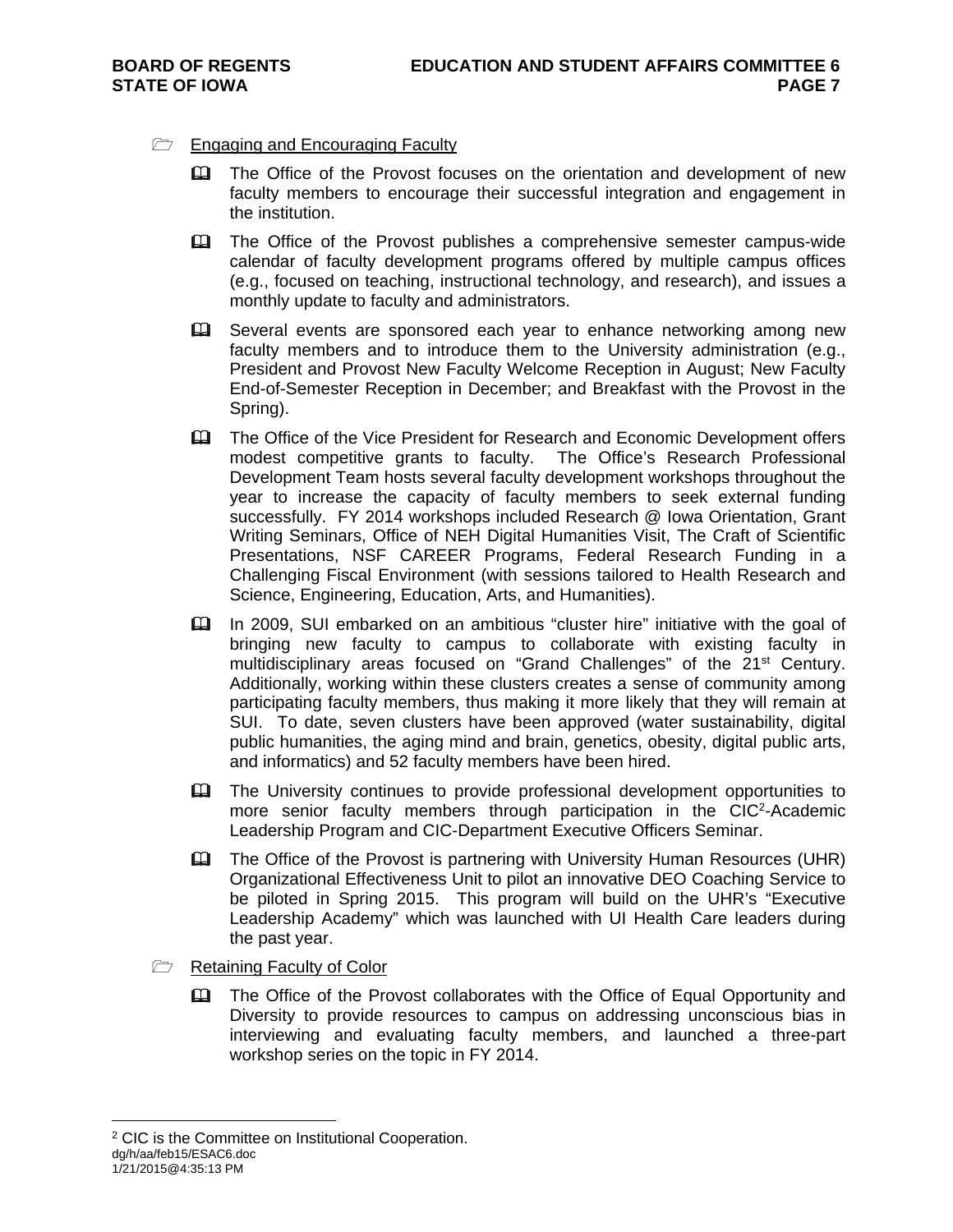- In FY 2013, the Office of the Provost and the Office of the Chief Diversity Officer established an institutional membership in the National Center for Faculty Development and Diversity (NCFDD). The NCFDD is an independent faculty development center dedicated to supporting faculty in making successful transitions throughout the graduate student to full professor pipeline. The University of Iowa has a longstanding relationship with the scholar who heads the NCFDD, Dr. Kerry Ann Rockquemore, co-author of the acclaimed book, *The Black Academic's Guide to Winning Tenure – Without Losing Your Soul*. The NCFDD Institutional Membership offers a variety of benefits to UI faculty members, including access to online resources, a national network of scholars, and access to monthly online faculty development tele-workshops. All SUI faculty members have access to these resources; issues facing faculty of color and other underrepresented faculty are frequently addressed in the resources and programs.
- **Example 2** The Chief Diversity Office promotes opportunities to build community with and among faculty of color through its Faculty of Color Reception, Diversity Leaders Convocation, and support for Diversity Councils. The Chief Diversity Office continues to build on its campus-wide diversity training through an affiliate designation with the National Coalition Building Institute (NCBI). Leaders from across the campus are encouraged to participate in this prejudice-reduction work with the goal of increasing inclusion and equity among students, staff, and faculty.
- The Obermann Center for Advanced Studies launched an innovative accountability and write-on-site group, Indigo Ink, in FY 2014; this group is led by and for faculty of color to promote a community of scholars.
- **EQ Colleges develop initiatives for the retention of minority and women faculty** members at the collegiate level. For example, the Carver College of Medicine hosts the annual Women in the Health Sciences and Engineering Faculty Development Conference each spring; this conference brings together women faculty from UI's five health sciences colleges and the College of Engineering to promote career advancement and networking skills.
- *Iowa State University* has made significant efforts to retain faculty in recent years, particularly high-performing educators and scholars who provide valuable service to Iowans and has identified the following initiatives to address faculty retention.
	- Examining reasons why faculty leave. The Office of the Provost conducts exit surveys and offers exit interviews to each departing faculty member. These data are used to examine the reasons why faculty members resign, develop strategies to retain faculty, and improve retention rates.
	- $\triangleright$  Addressing needs of partners and spouses. ISU addresses the employment needs of partners and spouses of newly hired faculty through centrally managed Dual Career Resources. The Dual Career Resources provide spouses/partners of faculty with assistance to identify employment opportunities on campus and in the community. Personnel in the Provost's Office, in collaboration with University Human Resources, serve as a point of contact for college and departmental staff seeking to provide options to faculty partners. The Dual Career Resources support both the successful recruitment and retention of faculty.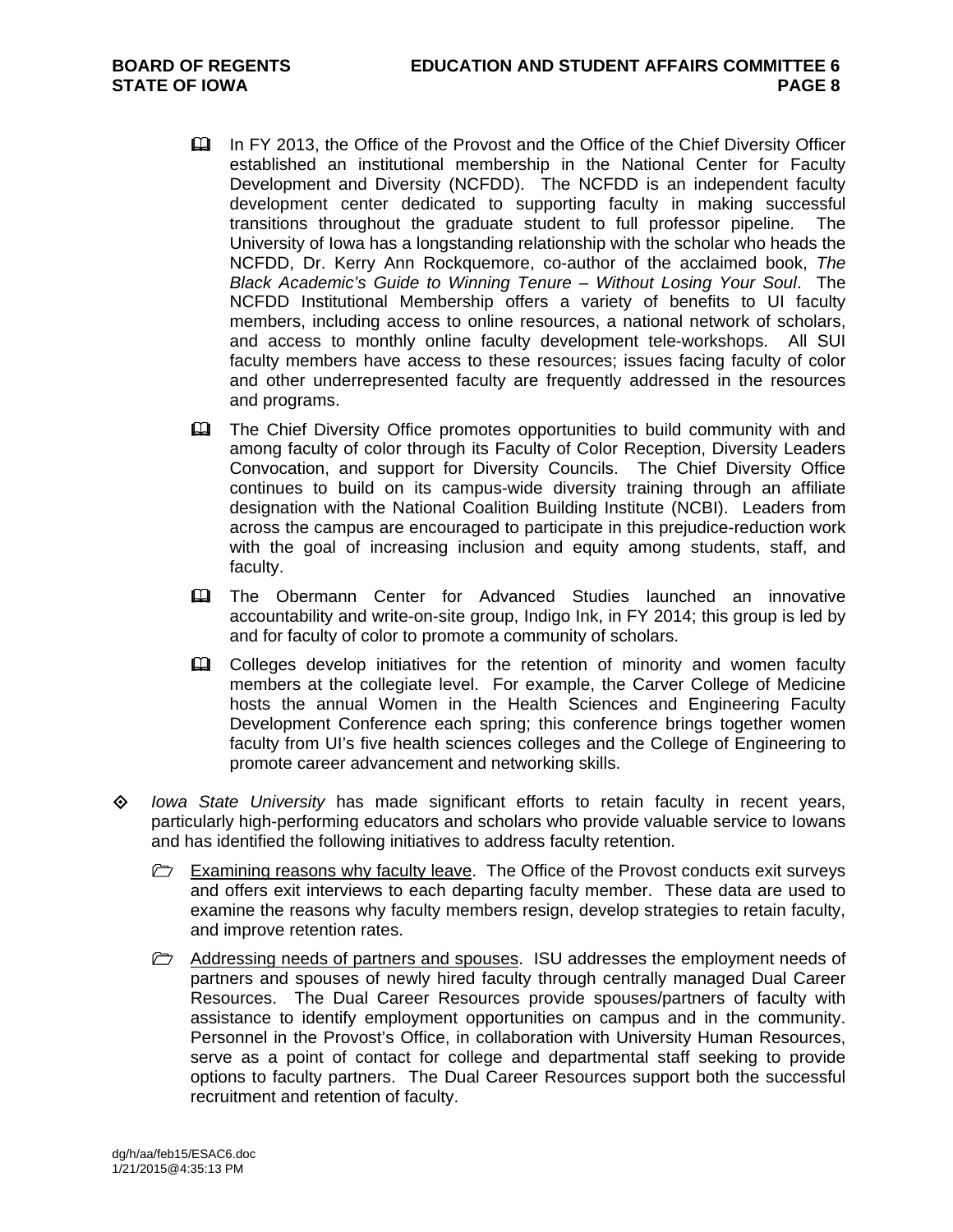- **Providing mentoring programs targeting pre-tenure faculty.** ISU recognizes the importance of supporting all faculty though both formal and informal mentoring throughout the various stages of a faculty member's academic career. Research shows that effective mentoring is one of the few reliable predictors of faculty success. For new tenure-eligible faculty, formal mentoring provides a valuable support system that helps faculty build connections and competence in a new academic environment. ISU offers three mentoring programs for new faculty:
	- **Example 1** The individual mentor program ensures that each new tenure-eligible faculty member has a formal mentor; the two are expected to continue their partnership through the faculty member's pre-tenure years with a primary focus on achieving a successful preliminary (third-year) review.
	- The college peer mentoring program entails a peer-to-peer interaction facilitated by senior faculty in each college to provide opportunities for new faculty to meet and network with peers across the college.
	- The New Faculty Scholars Program, a collaborative effort between the Provost's Office, Office of the Vice President for Research, and the Center for Excellence in Learning and Teaching, is a learning community for pre-tenure faculty that provides tailored programming to support teaching and research development.
- $\triangleright$  Improving climate and work-life balance. Additional initiatives target the workplace climate for faculty at Iowa State and improve the ability to recruit and retain faculty. Both the ISU ADVANCE<sup>3</sup> Program (focused on recruitment and retention of women faculty) and the COACHE<sup>4</sup> and AAUDE<sup>5</sup> surveys of faculty satisfaction, help ISU to understand issues key to faculty productivity and retention.
	- Focus on work/life issues includes a university-wide committee and the development of online resources to educate faculty and staff about work/life topics. Equity Advisors in the academic colleges serve as knowledgeable advisors on strategies for enhancing equity and transparency at college and department levels.
	- **Example faculty policies, such as a policy that allows faculty to extend the tenure** clock due to the arrival of children (or due to other life changing events) help to create an optimal environment that prioritizes flexible faculty careers as a means to improve retention rates and to enhance institutional excellence.
- **Developing retention packages for excellent faculty.** The Provost's Office works with departments and colleges to develop retention packages for faculty who may be considering leaving ISU for another institution. Such a counteroffer, in response to a competitive job offer, may involve a new commitment for salary, an endowed professorship through the ISU Foundation, research support, partner accommodation, or new work opportunities. The ability to offer meaningful salary increases in a competitive market for talent and the availability of programs like the Emerging Leaders Academy, which provides leadership experience for faculty who aspire to serve in administrative roles, have also made a difference.

dg/h/aa/feb15/ESAC6.doc

 $\overline{a}$ 

<sup>&</sup>lt;sup>3</sup> Increasing the participation and advancement of women in academic science and engineering careers.  $4$  Collaborative on Academic Careers in Higher Education.  $5$  Association of American Universities Data Exchange.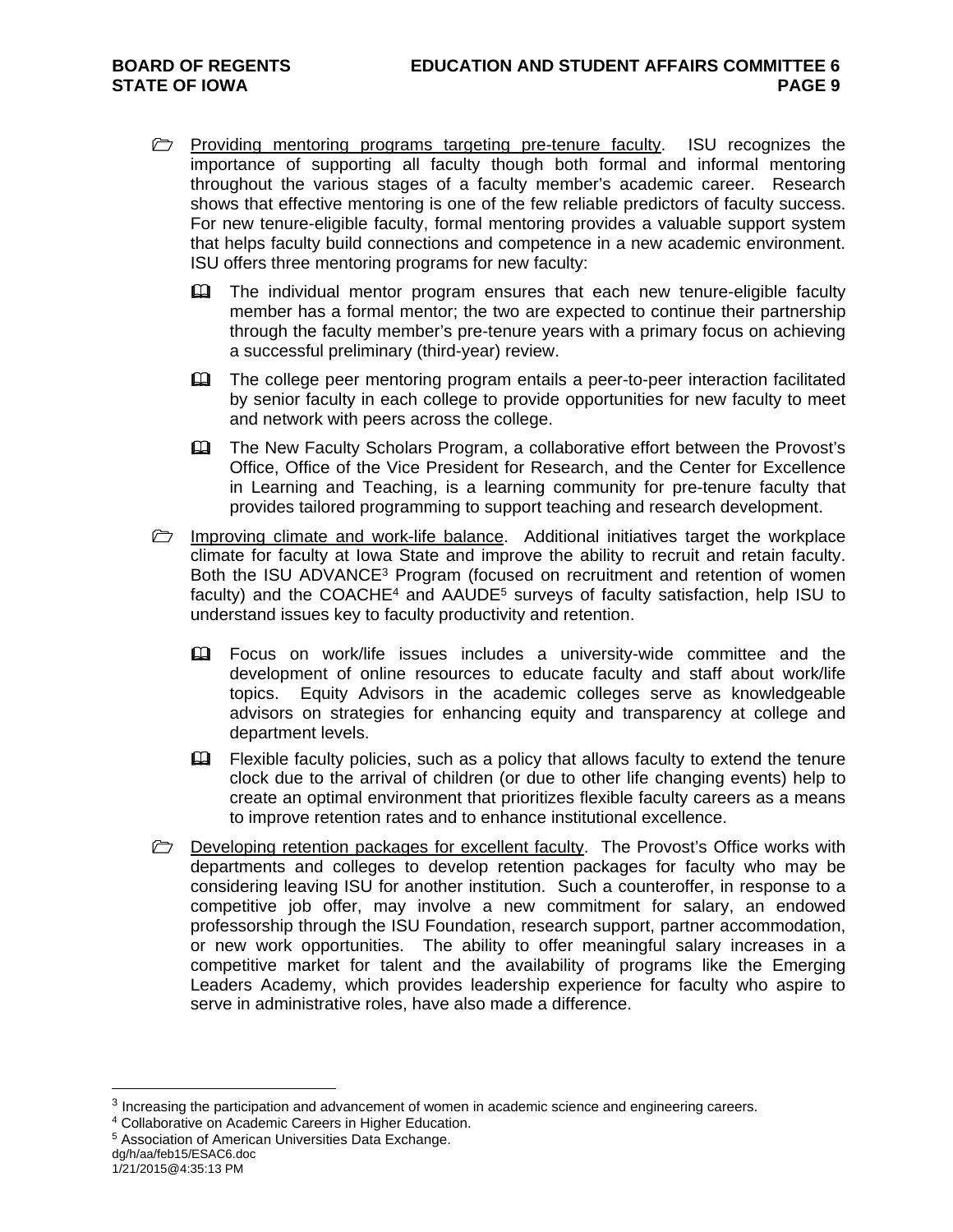- **Preliminary review for new faculty.** All tenure-eligible faculty receive a preliminary, or "third-year" review which is conducted at the department level. The review assesses faculty readiness for the university's rigorous promotion and tenure process. Faculty receive both administrative and peer assessment of their teaching, research, or service activities that may result in faculty leaving the university to pursue other opportunities.
- $\triangleright$  Support for faculty onboarding, an inclusive culture, and department chair training. The Provost's Office supports two faculty fellow positions in 2013-2014 and 2014-2015. A faculty fellow focusing on professional development programs for new faculty is in her second year. The early career faculty program includes sessions on topics such as orientation and onboarding, mentoring, work-life balance, and preparing for the promotion and tenure review. Appropriate sessions are also offered for non-tenure eligible faculty.
	- A second faculty fellow is supporting an inclusive culture by focusing on department chair training designed to provide chairs with information and resources to assist them in their work as managers and academic leaders. Monthly workshops focus on such topics as personnel policies and procedures, preparing promotion and tenure cases, and conducting effective annual reviews.
- $\triangleright$  The Provost's Office will continue to work on faculty retention through low-cost but high-impact efforts, including department chair/leadership training, mentoring programs, work/life policy enhancement, and improving departmental climate through the efforts of ADVANCE and college Equity Advisors.
- The *University of Northern Iowa* uses the following strategies to improve faculty retention.
	- $\triangleright$  The Office of the Provost has robust strategies for the retention of tenured and tenuretrack faculty. During 2013-2014, these included the following: (1) Center for Excellence in Teaching and Learning activities; (2) Summer Research/Creative Activity Fellowships; (3) Summer Fellowships for pre-tenure faculty; (4) lunches for fist- and second-year faculty; (5) awards for excellence in teaching, research, and service; (6) capacity building funding; and (7) professional development assignments.
	- The Center for Excellence in Teaching and Learning (CETL) was reinstated and began operation during 2013-2014. The director established and executed 35 offerings for faculty during the first year; 218 faculty participated in the events which included the following: new faculty workshop; fall faculty workshop (Peter Seldin, presented); reading groups; pedagogy workshops; flipped and blended classroom workshops; technology workshops; and writing groups.
		- The CETL also offered Small Group Instructional Diagnosis to faculty. Nine faculty were trained to facilitate this type of mid-semester teaching evaluation for other faculty. The CETL provided extended new faculty orientation through monthly seminars for faculty to learn more about the university, its processes, and how to be successful in their work.
	- Thirty-seven faculty participated in four- and eight-week Summer Fellowships in 2014. Seven pre-tenure faculty were awarded fellowships. Pre-tenure faculty are eligible to apply for these fellowships following a successful third-year review.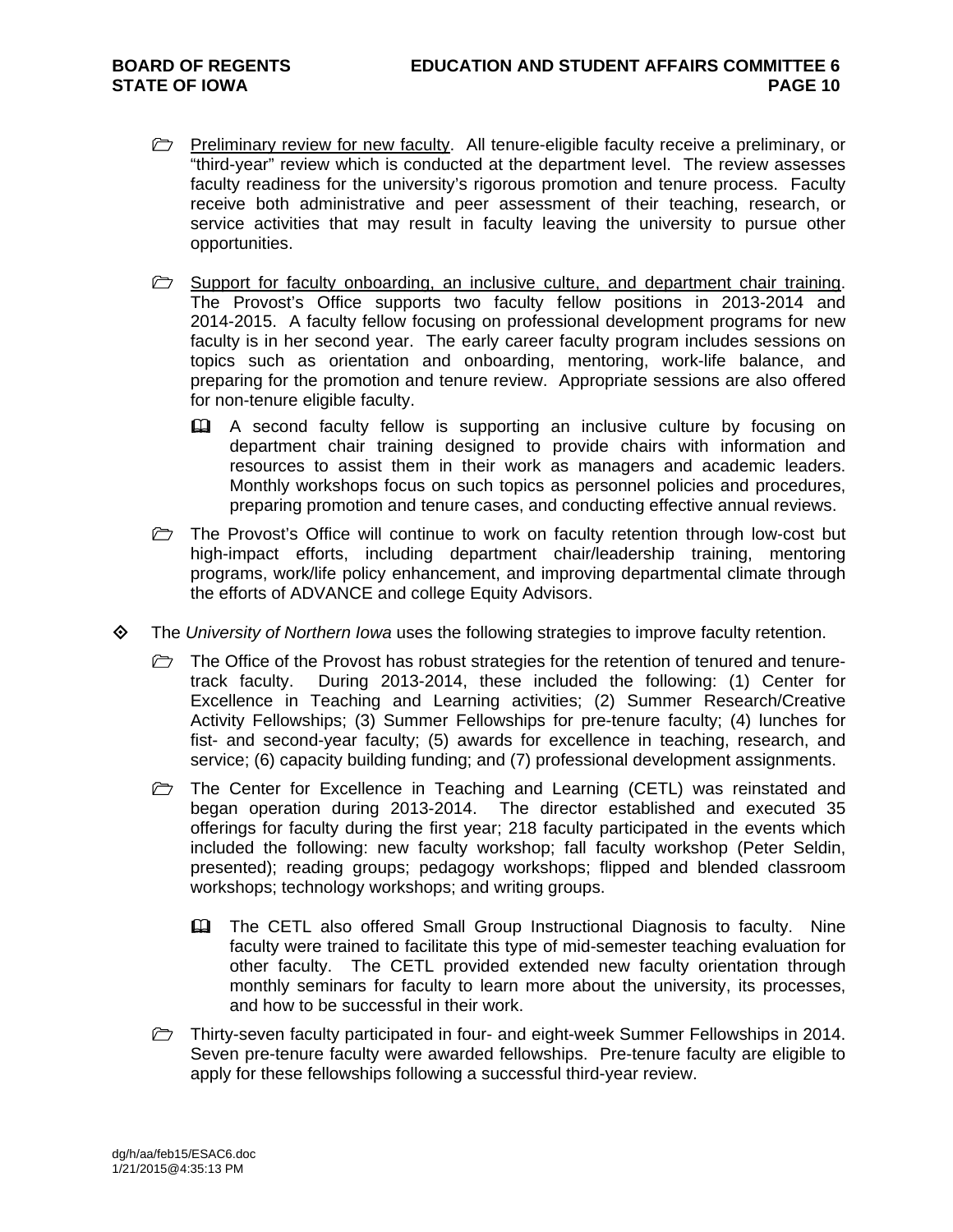- The Provost's Office and the Office of the President co-sponsored pre-tenure summer fellowship awards. Twenty-two pre-tenure faculty received these awards to pursue their respective research and creative activity agendas during Summer 2014. These faculty presented results of their work in written reports to the Provost and they participated in a poster session to disseminate their work to the entire campus. The Provost's Office also held lunches for first- and second-year faculty. The lunches give faculty an opportunity to discuss how their work is proceeding in an informal setting.
- $\triangleright$  A number of faculty were also honored for their work in teaching, research/creative activity, and service. The awards included the "Class of 1943 Faculty Award for Excellence in Teaching," "James F. Lubker Research Award," "Ross A. Nielsen Professional Service Award," "Outstanding Graduate Faculty Teaching Award," MWOne UNIque Academic Advising Award, "University Book and Supply Outstanding Teaching Award," and "Regents Awards for Faculty Excellence." Each award recipient was chosen by a committee of peers following an application process. Thirteen faculty were honored for their outstanding contributions to the university during the 2013-2014 academic year.
- $\Box$  During academic year 2013-2014, the president, provost, and various deans awarded capacity-building grants for \$79,565. These funds, in addition to \$72,054 from the National Science Foundation EPSCoR project, allowed faculty to submit a number of external grant proposals.
- **D** During 2013-2014, 15 faculty completed Professional Development Assignments (PDAs). The faculty were selected through a competitive proposal process and they represented 12 different disciplines. These faculty presented a report on their work in October 2014. In December 2013, 18 faculty were awarded a PDA to be completed during the 2014-2015 academic year.
- In addition to university-wide faculty retention efforts, each college and department works to ensure that all faculty feel welcome and supported in their work at the university. Only 1.3% of the UNI full-time faculty resigned during the 2013-2014 academic year. While some faculty left through retirement, the number of faculty leaving for other reasons represents a small percentage of the total faculty. UNI is pleased to be able to provide a supportive environment for its entire faculty.
- At the *Iowa Educational Services for the Blind and Visually Impaired/Iowa Braille School*, three faculty members resigned in FY 2014 – one resigned for personal reasons; one accepted a position to serve different age-level clients; and one resigned to accept an administration position out of state.
	- $\triangleright$  Overall, retention of faculty by the institution has traditionally not been an area of deficiency. The School strives to create a career setting that supports continuous employee development and encourages institutional loyalty with the faculty. The following are benefits and resources used to maintain a healthy level of faculty retention:
		- **EQ** Competitive salary and fringe benefit package;
		- $\Box$  Use of a state car, lap top computer, and mobile phone for itinerant faculty;
		- **Example 2** Tuition assistance for professional development and license maintenance;
		- **Example 2** Active engagement in educational program development;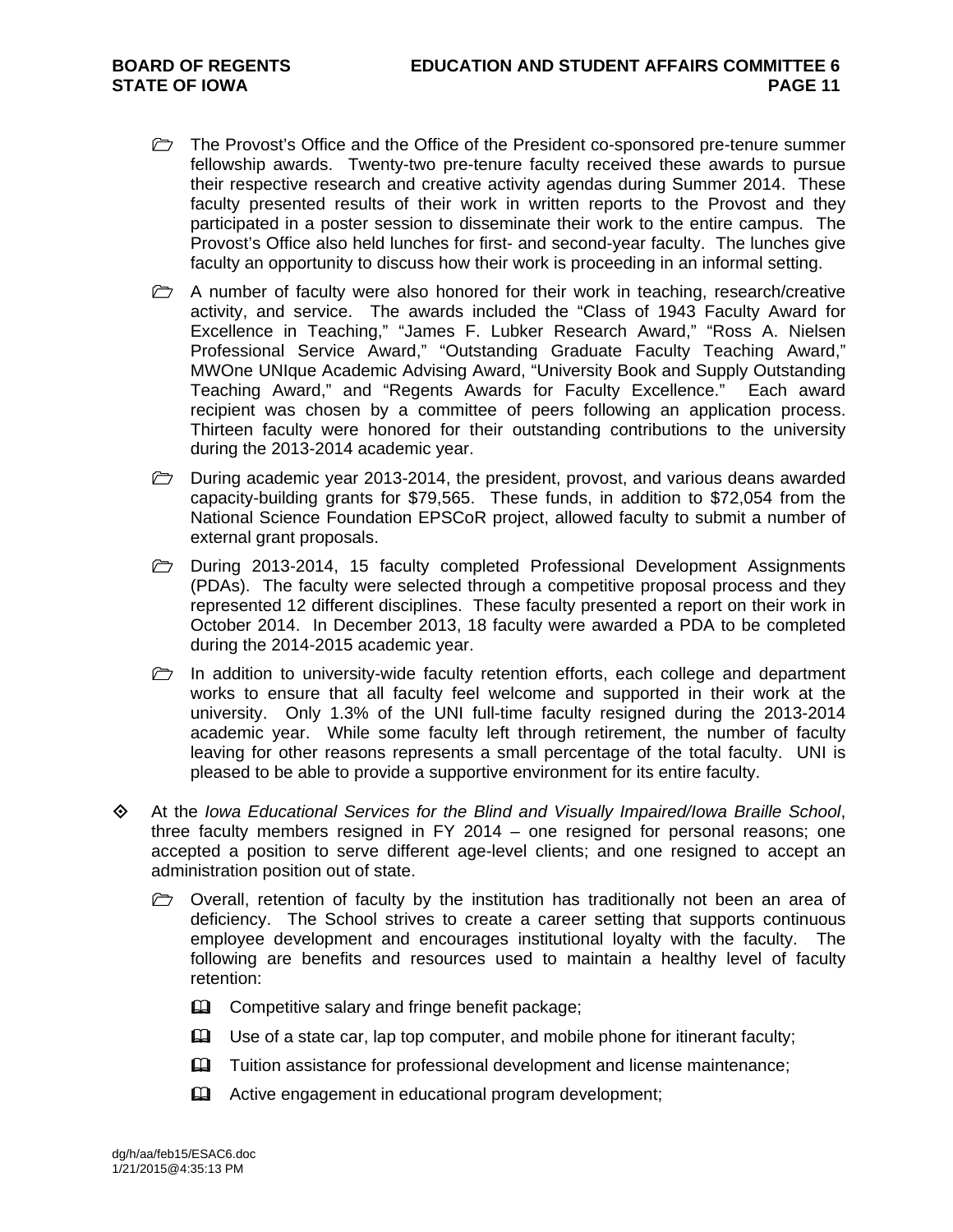- Access to and inclusion in an extensive statewide network of professional vision colleagues; and
- **Mentoring for new teachers.**
- $\triangleright$  Recruitment continues to be a challenge because there is a national shortage of education professionals in the vision field. In addition, there are no longer active teacher preparation programs for Teachers of the Visually Impaired in Iowa.
- $\triangleright$  To encourage educators to enter the field of vision, the School continues to offer a competitive teacher preparation scholarship. This competitive scholarship program has created the opportunity to better recruit education students, including minorities, various areas of Iowa. Currently, there are four individuals participating in the program, including one minority and three females. This may have a long-range impact on the ability to recruit and retain faculty of a diverse background.
- $\Box$  The School also uses the following recruitment techniques:
	- **Example 3** Nationwide network of college and university career center postings;
	- $\mathbf{\Omega}$  Personal contacts with strong teacher preparation programs in the Midwest;
	- **Interview expense reimbursement; and**
	- **Q** Relocation assistance for new faculty.
- At the *Iowa School for the Deaf*, there were no faculty resignations in FY 2014.
	- $\triangleright$  Faculty retention is not a major concern for the School the average length of service for faculty is 21.8 years. However, the School may face significant faculty retirements in the next few years because 63% of the School's faculty members are 55 years of age or older.
	- $\triangleright$  Excellent benefits such as the tuition reimbursement program, competitive salaries, and health and dental insurance reduce faculty turnover.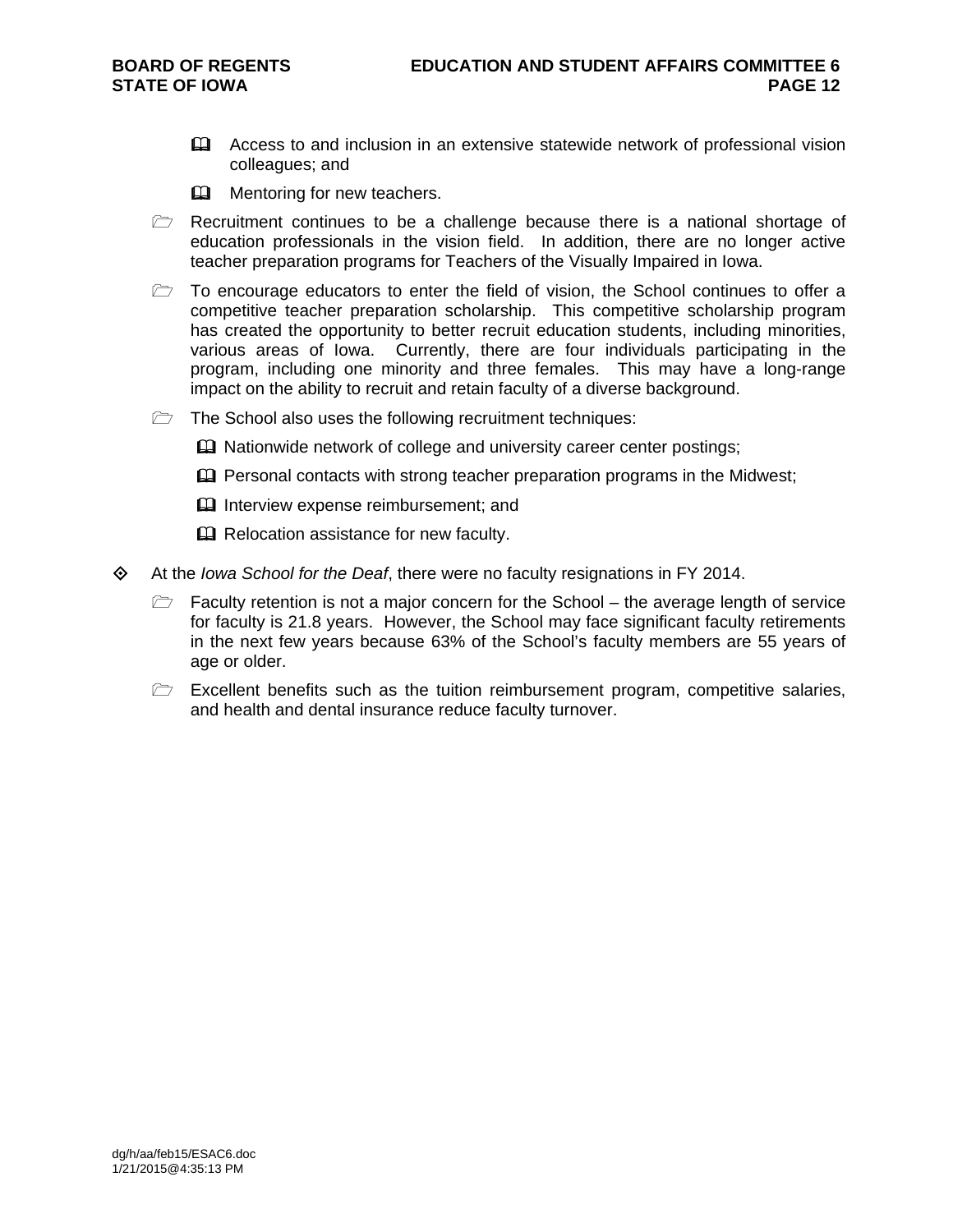# **BOARD OF REGENTS EDUCATION AND STUDENT AFFAIRS COMMITTEE 6**

| <b>TABLE 1</b>                         |
|----------------------------------------|
| NUMBER OF FACULTY RESIGNATIONS BY RANK |
| FY 2005 - FY 2014                      |

|         | <b>PROFESSOR</b> | ASSOCIATE PROFESSOR   ASSISTANT PROFESSOR |                              | <b>INSTRUCTOR</b>       | <b>TOTAL</b> |
|---------|------------------|-------------------------------------------|------------------------------|-------------------------|--------------|
|         |                  |                                           | <b>UNIVERSITY OF IOWA</b>    |                         |              |
| FY 2005 | 18               | 23                                        | 36                           | 0                       | 77           |
| FY 2006 | 25               | 25                                        | 39                           | $\mathbf 0$             | 89           |
| FY 2007 | 14               | 18                                        | 36                           | $\overline{0}$          | 68           |
| FY 2008 | 18               | 20                                        | 38                           | 1                       | 77           |
| FY 2009 | 15               | 16                                        | 17                           | 0                       | 48           |
| FY 2010 | 6                | 18                                        | 37                           | $\mathbf 0$             | 61           |
| FY 2011 | 12               | 12                                        | 39                           | $\mathbf 0$             | 63           |
| FY 2012 | 11               | 13                                        | 28                           | $\mathbf 0$             | 52           |
| FY 2013 | 13               | 18                                        | 34                           | $\mathbf 0$             | 65           |
| FY 2014 | 12               | 13                                        | 41                           | $\mathbf 0$             | 66           |
|         |                  |                                           | <b>IOWA STATE UNIVERSITY</b> |                         |              |
| FY 2005 | 11               | 11                                        | 15                           | $\mathbf 0$             | 37           |
| FY 2006 | 8                | 16                                        | 24                           | $\pmb{0}$               | 48           |
| FY 2007 | 15               | 11                                        | 28                           | $\mathbf 0$             | 54           |
| FY 2008 | $\overline{7}$   | 12                                        | 25                           | $\mathbf 0$             | 44           |
| FY 2009 | 6                | 10                                        | 10                           | $\mathbf 0$             | 26           |
| FY 2010 | 10               | $\boldsymbol{9}$                          | 20                           | $\mathbf 0$             | 39           |
| FY 2011 | 8                | $\boldsymbol{9}$                          | 16                           | $\mathbf 0$             | 33           |
| FY 2012 | 6                | $\overline{9}$                            | 11                           | $\overline{0}$          | 26           |
| FY 2013 | 3                | $\,6$                                     | 12                           | $\boldsymbol{0}$        | 21           |
| FY 2014 | 11               | 9                                         | 15                           | $\mathbf 0$             | 35           |
|         |                  |                                           | UNIVERSITY OF NORTHERN IOWA  |                         |              |
| FY 2005 | 5                | 3                                         | 19                           | 1                       | 28           |
| FY 2006 | $\overline{2}$   | $\overline{4}$                            | 16                           | $\mathbf 0$             | 22           |
| FY 2007 | $\overline{7}$   | 4                                         | $\overline{7}$               | 4                       | 22           |
| FY 2008 | $\pmb{0}$        | 1                                         | 13                           | $\mathbf 0$             | 14           |
| FY 2009 | $\pmb{0}$        | $\ensuremath{\mathsf{3}}$                 | 8                            | $\overline{2}$          | 13           |
| FY 2010 | $\mathbf 0$      | $\overline{0}$                            | $\overline{2}$               | $\overline{4}$          | 6            |
| FY 2011 | 1                | $\overline{\mathbf{4}}$                   | 3                            | 1                       | 9            |
| FY 2012 | $\overline{4}$   | $\overline{5}$                            | 6                            | 19                      | 34           |
| FY 2013 | 3                | 5                                         | 12                           | $\sqrt{3}$              | 23           |
| FY 2014 | 1                | 1                                         | $6\phantom{a}$               | $\mathbf 0$             | 8            |
|         |                  |                                           | <b>REGENT TOTAL</b>          |                         |              |
| FY 2005 | 34               | 37                                        | 70                           | 1                       | 142          |
| FY 2006 | 35               | 45                                        | 79                           | $\boldsymbol{0}$        | 159          |
| FY 2007 | 36               | 33                                        | 71                           | $\overline{\mathbf{4}}$ | 144          |
| FY 2008 | 25               | 33                                        | 76                           | 1                       | 135          |
| FY 2009 | 21               | 29                                        | 35                           | $\overline{2}$          | 87           |
| FY 2010 | 16               | 27                                        | 59                           | 4                       | 106          |
| FY 2011 | 21               | 25                                        | 58                           | 1                       | 105          |
| FY 2012 | 21               | 27                                        | 45                           | 19                      | 112          |
| FY 2013 | 19               | 29                                        | 58                           | $\mathsf 3$             | 109          |
| FY 2014 | 24               | 23                                        | 62                           | $\overline{\mathbf{0}}$ | 109          |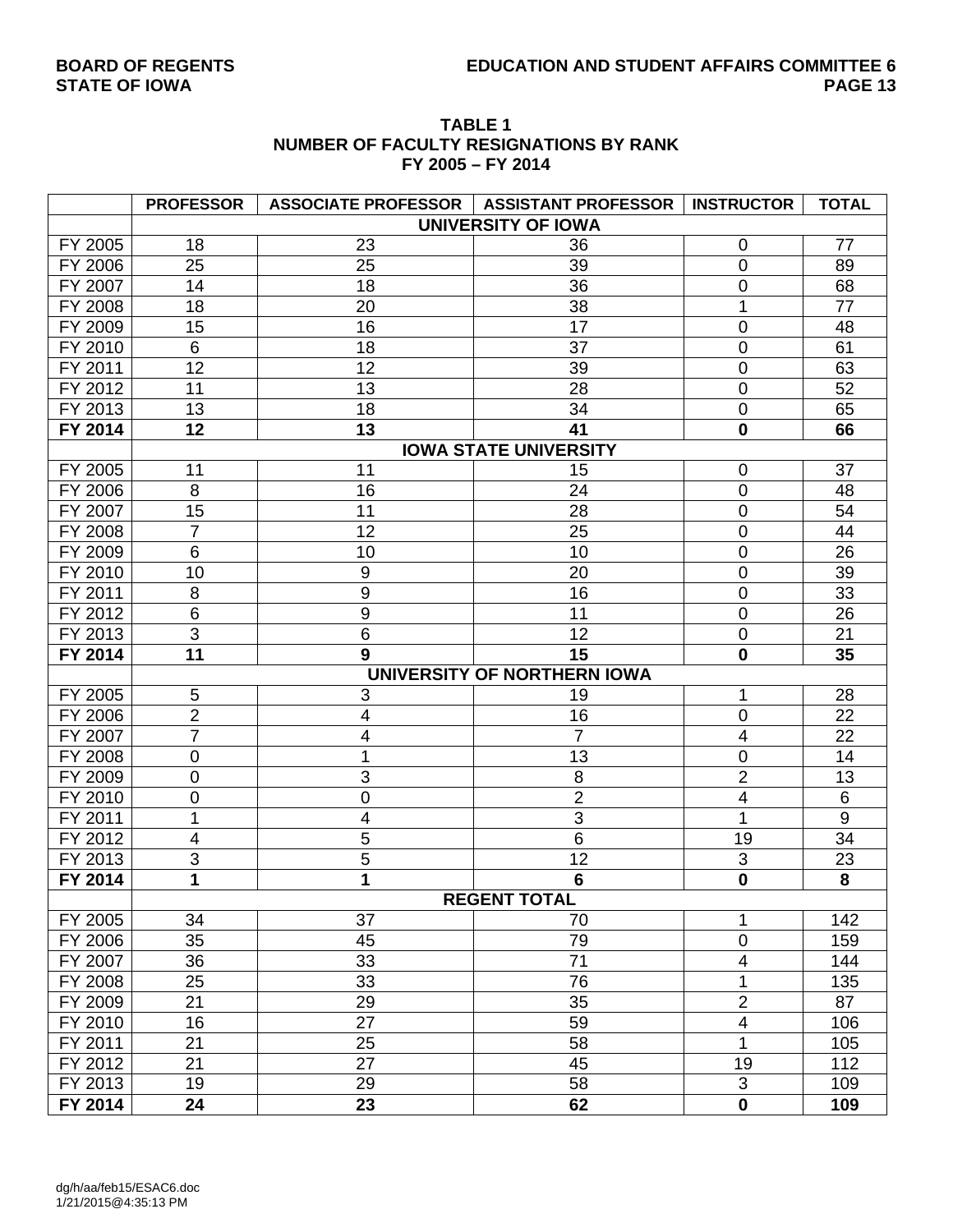|                      | FY 2005 - FY 2014 |                  |                              |                 |                     |  |  |  |  |  |  |  |
|----------------------|-------------------|------------------|------------------------------|-----------------|---------------------|--|--|--|--|--|--|--|
|                      | <b>MALE</b>       | <b>FEMALE</b>    | <b>TOTAL</b>                 | <b>MINORITY</b> | <b>NON-MINORITY</b> |  |  |  |  |  |  |  |
|                      |                   |                  | <b>UNIVERSITY OF IOWA</b>    |                 |                     |  |  |  |  |  |  |  |
| FY 2005              | 51                | 26               | 77                           | 24              | 53                  |  |  |  |  |  |  |  |
| FY 2006              | 63                | 26               | 89                           | 18              | 71                  |  |  |  |  |  |  |  |
| FY 2007              | 40                | 28               | 68                           | 11              | 57                  |  |  |  |  |  |  |  |
| FY 2008              | 48                | 29               | 77                           | 12              | 65                  |  |  |  |  |  |  |  |
| FY 2009              | 30                | 18               | 48                           | 10              | 38                  |  |  |  |  |  |  |  |
| FY 2010              | 35                | 26               | 61                           | 16              | 45                  |  |  |  |  |  |  |  |
| FY 2011              | 41                | 22               | 63                           | 19              | 44                  |  |  |  |  |  |  |  |
| FY 2012              | 34                | 18               | 52                           | 16              | 366                 |  |  |  |  |  |  |  |
| FY 2013              | 37                | 28               | 65                           | 11              | 54                  |  |  |  |  |  |  |  |
| FY 2014              | 34                | 32               | 66                           | 13              | 53                  |  |  |  |  |  |  |  |
|                      |                   |                  | <b>IOWA STATE UNIVERSITY</b> |                 |                     |  |  |  |  |  |  |  |
| $\overline{FY}$ 2005 | 26                | 11               | 37                           | 5               | 32                  |  |  |  |  |  |  |  |
| FY 2006              | 34                | 14               | 48                           | 14              | 34                  |  |  |  |  |  |  |  |
| FY 2007              | 35                | 19               | 54                           | $\overline{7}$  | 47                  |  |  |  |  |  |  |  |
| FY 2008              | 25                | 19               | 44                           | 12              | 32                  |  |  |  |  |  |  |  |
| FY 2009              | 17                | $\boldsymbol{9}$ | 26                           | 10              | 16                  |  |  |  |  |  |  |  |
| FY 2010              | 27                | 12               | 39                           | 18              | 21                  |  |  |  |  |  |  |  |
| FY 2011              | 15                | 18               | 33                           | 5               | 28                  |  |  |  |  |  |  |  |
| FY 2012              | 20                | 6                | 26                           | 6               | 20                  |  |  |  |  |  |  |  |
| FY 2013              | 11                | 10               | 21                           | $\overline{3}$  | 18                  |  |  |  |  |  |  |  |
| FY 2014              | 22                | 13               | 35                           | 15              | 20                  |  |  |  |  |  |  |  |
|                      |                   |                  | UNIVERSITY OF NORTHERN IOWA  |                 |                     |  |  |  |  |  |  |  |
| FY 2005              | 15                | 13               | 28                           | 6               | 22                  |  |  |  |  |  |  |  |
| FY 2006              | 11                | 11               | 22                           | 4               | 18                  |  |  |  |  |  |  |  |
| FY 2007              | 12                | 10               | 22                           | $\overline{7}$  | 15                  |  |  |  |  |  |  |  |
| FY 2008              | 8                 | $\,6$            | 14                           | $\overline{3}$  | 11                  |  |  |  |  |  |  |  |
| FY 2009              | $\overline{8}$    | $\overline{5}$   | 13                           | $\mathbf 0$     | 13                  |  |  |  |  |  |  |  |
| FY 2010              | 1                 | 5                | $\,6$                        | 1               | 5                   |  |  |  |  |  |  |  |
| FY 2011              | 3                 | $\,6$            | 9                            | 1               | 8                   |  |  |  |  |  |  |  |
| FY 2012              | 15                | 19               | 34                           | 0               | 34                  |  |  |  |  |  |  |  |
| FY 2013              | $\overline{14}$   | $\overline{9}$   | $\overline{23}$              | 6               | $\overline{17}$     |  |  |  |  |  |  |  |
| FY 2014              | 3                 | $\overline{5}$   | 8                            | $\overline{1}$  | $\overline{7}$      |  |  |  |  |  |  |  |
|                      |                   |                  | <b>REGENT TOTAL</b>          |                 |                     |  |  |  |  |  |  |  |
| FY 2005              | 92                | 50               | 142                          | 35              | 107                 |  |  |  |  |  |  |  |
| FY 2006              | 108               | 51               | 159                          | 36              | 123                 |  |  |  |  |  |  |  |
| FY 2007              | 87                | 57               | 144                          | 25              | 119                 |  |  |  |  |  |  |  |
| FY 2008              | 81                | 54               | 135                          | 27              | 108                 |  |  |  |  |  |  |  |
| FY 2009              | 55                | 32               | 87                           | 20              | 67                  |  |  |  |  |  |  |  |
| FY 2010              | 63                | 43               | 106                          | 35              | 71                  |  |  |  |  |  |  |  |
| FY 2011              | 59                | 46               | 105                          | 25              | 80                  |  |  |  |  |  |  |  |
| FY 2012              | 69                | 43               | 112                          | 22              | 90                  |  |  |  |  |  |  |  |
| FY 2013              | 62                | 47               | 109                          | 20              | 89                  |  |  |  |  |  |  |  |
| FY 2014              | 59                | 50               | 109                          | 29              | 80                  |  |  |  |  |  |  |  |

### **TABLE 2 NUMBER OF FACULTY RESIGNATIONS BY GENDER AND RACE/ETHNICITY**

dg/h/aa/feb15/ESAC6.doc 1/21/2015@4:35:13 PM <sup>6</sup> The race/ethnicity of four faculty members was unspecified.

 $\overline{a}$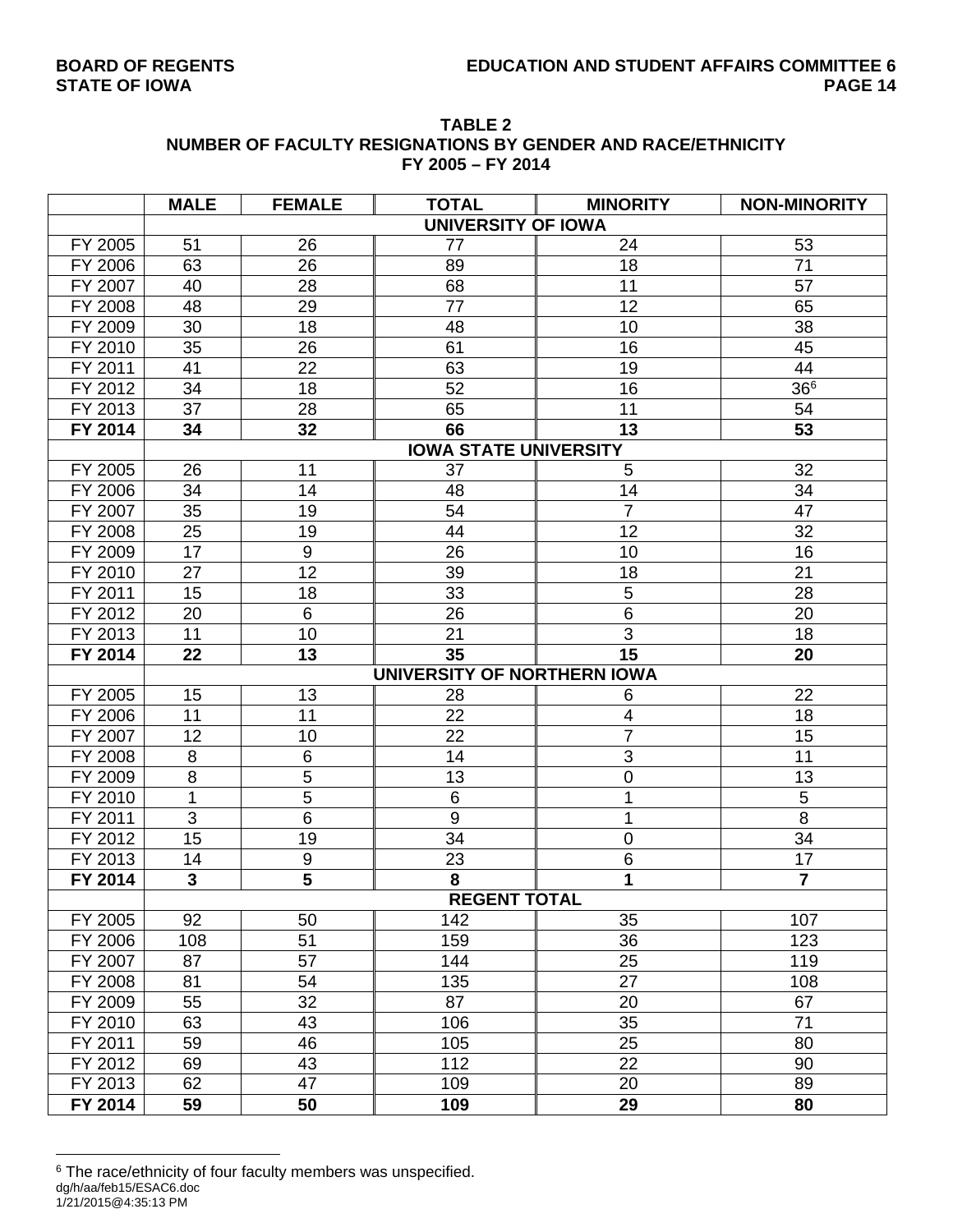| <b>TABLE 3</b>                                  |
|-------------------------------------------------|
| NUMBER OF FACULTY RESIGNATIONS BY TENURE STATUS |
| FY 2005 - FY 2014                               |

|         | <b>TENURED</b>          |                         | TENURE-TRACK   CLINICAL TRACK | <b>OTHER</b>     | <b>TOTAL</b>     |
|---------|-------------------------|-------------------------|-------------------------------|------------------|------------------|
|         |                         |                         | <b>UNIVERSITY OF IOWA</b>     |                  |                  |
| FY 2005 | 33                      | 15                      | 29                            | 0                | 77               |
| FY 2006 | 40                      | 27                      | 22                            | $\overline{0}$   | 89               |
| FY 2007 | 23                      | 24                      | 21                            | $\mathbf 0$      | 68               |
| FY 2008 | 22                      | 23                      | 32                            | $\mathbf 0$      | 77               |
| FY 2009 | 23                      | $9\,$                   | 16                            | $\mathbf 0$      | 48               |
| FY 2010 | 14                      | 16                      | 31                            | $\overline{0}$   | 61               |
| FY 2011 | 16                      | 27                      | 20                            | $\mathbf 0$      | 63               |
| FY 2012 | 16                      | 17                      | 17                            | $\overline{2^7}$ | 52               |
| FY 2013 | 16                      | 15                      | 33                            | 1                | 65               |
| FY 2014 | 18                      | 21                      | 27                            | $\mathbf 0$      | 66               |
|         |                         |                         | <b>IOWA STATE UNIVERSITY</b>  |                  |                  |
| FY 2005 | 22                      | 15                      | 0                             | $\mathbf 0$      | 37               |
| FY 2006 | 22                      | 26                      | 0                             | $\mathbf 0$      | 48               |
| FY 2007 | 26                      | 28                      | 0                             | $\boldsymbol{0}$ | 54               |
| FY 2008 | 18                      | 26                      | 0                             | $\mathbf 0$      | 44               |
| FY 2009 | 15                      | 11                      | 0                             | $\overline{0}$   | 26               |
| FY 2010 | 19                      | 20                      | 0                             | $\mathbf 0$      | 39               |
| FY 2011 | 17                      | 16                      | 0                             | $\mathbf 0$      | 33               |
| FY 2012 | 14                      | 12                      | 0                             | $\mathbf 0$      | 26               |
| FY 2013 | 9                       | 12                      | 0                             | $\mathbf 0$      | 21               |
| FY 2014 | 20                      | 15                      | $\Omega$                      | $\mathbf 0$      | 35               |
|         |                         |                         | UNIVERSITY OF NORTHERN IOWA   |                  |                  |
| FY 2005 | $\boldsymbol{9}$        | 16                      | 0                             | 3                | 28               |
| FY 2006 | $\overline{\mathbf{4}}$ | 18                      | 0                             | $\mathbf 0$      | 22               |
| FY 2007 | 11                      | 8                       | 0                             | 3                | 22               |
| FY 2008 | 1                       | $\overline{12}$         | 0                             | 1                | 14               |
| FY 2009 | 4                       | 8                       | 0                             | 1                | 13               |
| FY 2010 | $\overline{0}$          | $\overline{\mathbf{4}}$ | 0                             | $\overline{2}$   | $6\,$            |
| FY 2011 | 5                       | $\overline{\mathbf{4}}$ | 0                             | $\mathbf 0$      | $\boldsymbol{9}$ |
| FY 2012 | $\boldsymbol{9}$        | $\overline{7}$          | 0                             | 18               | 34               |
| FY 2013 | 8                       | 12                      | 3                             | $\mathbf 0$      | 23               |
| FY 2014 | $\overline{2}$          | $6\phantom{1}$          | $\mathbf{0}$                  | $\mathbf 0$      | 8                |
|         |                         |                         | <b>REGENT TOTAL</b>           |                  |                  |
| FY 2005 | 64                      | 46                      | 29                            | 3                | 142              |
| FY 2006 | 66                      | 71                      | 22                            | $\pmb{0}$        | 159              |
| FY 2007 | 60                      | 60                      | 21                            | 3                | 144              |
| FY 2008 | 41                      | 61                      | 32                            | 1                | 135              |
| FY 2009 | 42                      | 28                      | 16                            | 1                | 87               |
| FY 2010 | 33                      | 40                      | 31                            | $\overline{2}$   | 106              |
| FY 2011 | 38                      | 47                      | 20                            | $\mathbf 0$      | 105              |
| FY 2012 | 39                      | 36                      | 17                            | 20               | 112              |
| FY 2013 | 33                      | 39                      | 36                            | $\mathbf 1$      | 109              |
| FY 2014 | 40                      | 42                      | 27                            | $\mathbf 0$      | 109              |

#### dg/h/aa/feb15/ESAC6.doc 1/21/2015@4:35:13 PM  $\overline{a}$ 7 Research track.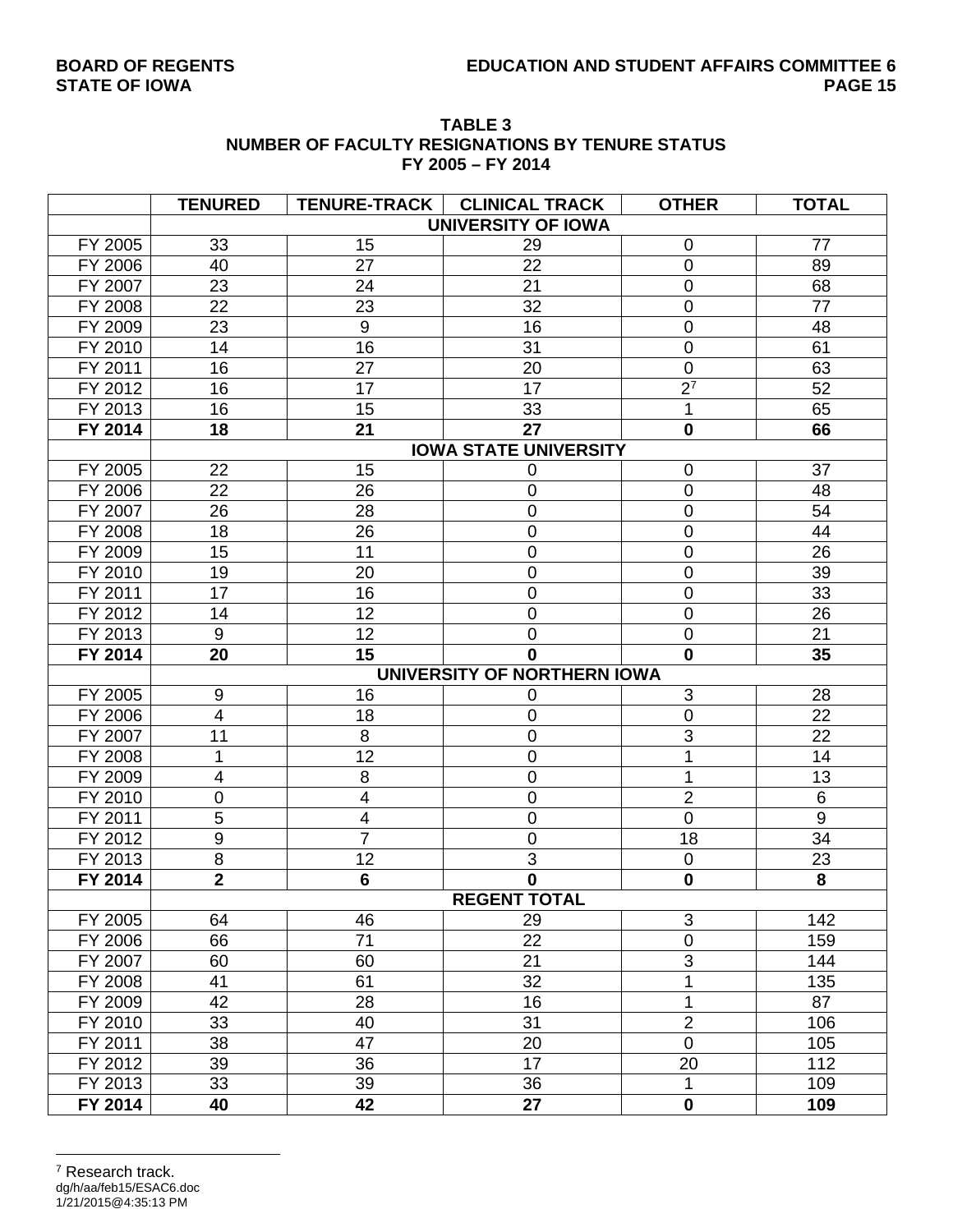#### **TABLE 4a RESIGNATIONS BY COLLEGE FY 2005 – FY 2014 University of Iowa**

| <b>COLLEGE</b>                     | 04-05 | 05-06 | 06-07 | 07-08          | 08-09 | 09-10 | $10 - 11$ | $11 - 12$ | $12 - 13$ | $13 - 14$      |
|------------------------------------|-------|-------|-------|----------------|-------|-------|-----------|-----------|-----------|----------------|
| <b>Business Admin.</b>             | 6     | 4     | 5     | 4              |       | ာ     | 3         | 4         |           | 3              |
| Dentistry                          | 6     | 3     |       | 3              |       | ⌒     | 4         | 2         | 4         |                |
| Education                          | 6     | 4     |       | 6              |       |       | 3         | 0         | 2         | $\overline{2}$ |
| Engineering                        |       | 2     | 3     |                | າ     |       | っ         | $\Omega$  |           | 2              |
| Graduate                           | 0     |       | 0     |                |       |       | $\Omega$  | $\Omega$  | 0         |                |
| Law                                | 0     | 3     |       |                | 3     |       | 3         |           | 2         | 0              |
| <b>Liberal Arts &amp; Sciences</b> | 11    | 21    | 19    | 15             |       | 10    | 11        | 10        | 12        | 14             |
| Medicine                           | 46    | 43    | 24    | 38             | 31    | 38    | 32        | 32        | 34        | 34             |
| <b>Nursing</b>                     | 0     |       | 0     | $\overline{2}$ | っ     | റ     |           | 2         | 4         |                |
| Pharmacy                           |       | 3     | 4     | 3              |       | 0     | 2         | $\Omega$  | 2         | 3              |
| <b>Public Health</b>               | 0     | 4     | 4     | 4              |       | 5     | ာ         |           | 3         | 5              |
| <b>TOTAL</b>                       | 77    | 89    | 68    | 77             | 48    | 61    | 63        | 52        | 65        | 66             |

#### **TABLE 4b RESIGNATIONS BY COLLEGE FY 2005 – FY 2014 Iowa State University**

| <b>COLLEGE</b>             | 04-05 | 05-06  | 06-07 | 07-08 | 08-09 | 09-10 | $10 - 11$ | $11 - 12$ | $12 - 13$ | $13 - 14$ |
|----------------------------|-------|--------|-------|-------|-------|-------|-----------|-----------|-----------|-----------|
| Agric. & Life Sciences     | 4     | د      | 9     | 8     |       |       |           | 3         |           |           |
| <b>Business</b>            |       | ົ      | 3     | 2     |       | ◠     |           |           | ⌒         |           |
| Design                     |       | ≏<br>C | റ     | 4     |       |       |           |           | ⌒         |           |
| Engineering                |       | 8      | 4     |       | っ     | 5     |           | 4         | າ         | 11        |
| <b>Human Sciences</b>      |       |        | 4     | 5     | 6     | 8     | 10        | 5         |           | 8         |
| Liberal Arts & Sciences    | 14    | 21     | 23    | 16    | 8     | 12    | 11        | 10        | 10        | 11        |
| Library                    |       |        | ◠     | 2     | 0     |       |           |           |           | っ         |
| <b>Veterinary Medicine</b> | 4     | 3      | 6     | 6     |       | ◠     |           | ⌒         | 3         |           |
| <b>TOTAL</b>               | 37    | 48     | 54    | 44    | 26    | 39    | 33        | 26        | 21        | 35        |

#### **TABLE 4c RESIGNATIONS BY COLLEGE FY 2005 – FY 2014 University of Northern Iowa**

| <b>COLLEGE</b>           | 04-05 | 05-06 | 06-07 | 07-08 | 08-09 | 09-10 | $10 - 11$ | $11 - 12$ | $12 - 13$ | $13 - 14$ |
|--------------------------|-------|-------|-------|-------|-------|-------|-----------|-----------|-----------|-----------|
| Business Admin.          |       |       |       |       |       |       |           |           |           |           |
| Education                | 9     | 6     |       |       |       | ◠     | 3         | 17        | 6         |           |
| <b>Natural Sciences</b>  | 5     |       |       |       |       |       |           |           |           |           |
| Humanities & Fine Arts   |       |       |       |       |       |       |           |           |           |           |
| Humanities, Arts, & Sci. |       |       |       |       |       |       |           | 13        | 9         |           |
| Soc. & Behavioral Sci.   | 5     |       |       |       |       |       |           | າ         | 5         |           |
| Library                  |       | 3     |       |       |       |       |           |           |           |           |
| TOTAL                    | 28    | 22    | 22    | 14    | 13    |       | 9         | 34        | 23        |           |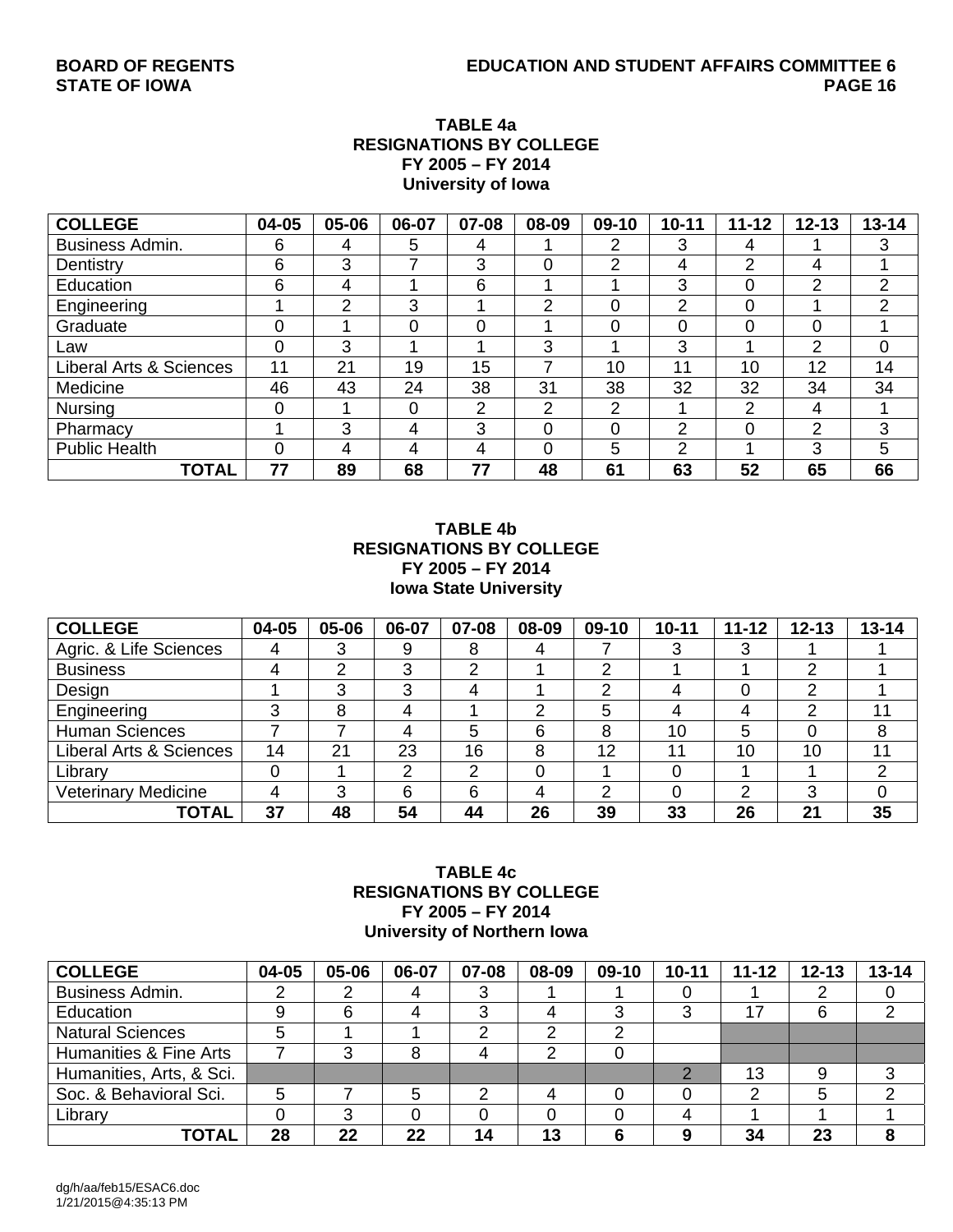### **BOARD OF REGENTS EDUCATION AND STUDENT AFFAIRS COMMITTEE 6**

#### **TABLE 5a REASONS GIVEN FOR FACULTY RESIGNATIONS FY 2005 – FY 2014 UNIVERSITY OF IOWA**

|                                  | 04-05               | 05-06                   | 06-07                   | 07-08                   | 08-09                   | $09-10$                 | $10 - 11$        | $11 - 12$       | $12 - 13$               | $13 - 14$                 |
|----------------------------------|---------------------|-------------------------|-------------------------|-------------------------|-------------------------|-------------------------|------------------|-----------------|-------------------------|---------------------------|
| To accept a position at another  |                     |                         |                         |                         |                         |                         |                  |                 |                         |                           |
| university                       |                     |                         |                         |                         |                         |                         |                  |                 |                         |                           |
| Professor                        | 12                  | 19                      | 8                       | 10                      | 11                      | $9\,$                   | 6                | 5               | 11                      | $\ensuremath{\mathsf{3}}$ |
| Associate Professor              | 14                  | 15                      | 10                      | 14                      | 8                       | 10                      | 1                | 6               | 11                      | $\overline{7}$            |
| <b>Assistant Professor</b>       | 15                  | 18                      | 22                      | 14                      | 6                       | 21                      | 10               | 15              | 10                      | 13                        |
| Instructor                       | $\pmb{0}$           | $\mathbf 0$             | $\overline{0}$          | $\overline{0}$          | 0                       | $\mathbf 0$             | $\mathbf 0$      | $\overline{0}$  | $\mathbf 0$             | $\pmb{0}$                 |
| <b>Total</b>                     | $\overline{41}$     | 52                      | 40                      | 38                      | 25                      | 40                      | $\overline{17}$  | $\overline{26}$ | 32                      | $\overline{23}$           |
| To accept another position       |                     |                         |                         |                         |                         |                         |                  |                 |                         |                           |
| Professor                        | $\overline{\omega}$ | 1                       | 1                       | 3                       | $\boldsymbol{0}$        | 1                       | $\mathsf 3$      | 0               | 1                       | 5                         |
| <b>Associate Professor</b>       | $\overline{3}$      | $\overline{2}$          | $\overline{2}$          | 3                       | $\overline{\mathbf{4}}$ | 1                       | $\overline{7}$   | 5               | $\overline{2}$          | $\overline{2}$            |
| <b>Assistant Professor</b>       | $\overline{8}$      | $\overline{7}$          | $\overline{\mathbf{4}}$ | 13                      | $\overline{7}$          | $\overline{3}$          | 11               | 4               | 6                       | $\overline{9}$            |
| Instructor                       |                     | $\overline{0}$          | $\mathbf 0$             | 1                       | $\overline{0}$          | $\overline{0}$          | 0                | $\overline{0}$  | 0                       | $\overline{0}$            |
| <b>Total</b>                     | 14                  | 10                      | $\overline{\mathbf{7}}$ | 20                      | $\overline{11}$         | $\overline{\mathbf{5}}$ | 21               | 9               | 9                       | 16                        |
| To relocate for personal reasons |                     |                         |                         |                         |                         |                         |                  |                 |                         |                           |
| Professor                        | $\mathbf 1$         | 1                       | 0                       | $\overline{2}$          | 1                       | 1                       | $\overline{2}$   | 5               | 0                       |                           |
| <b>Associate Professor</b>       | $\mathbf{1}$        | $6\phantom{1}6$         | $\overline{2}$          | 0                       | 1                       | 1                       | $\overline{2}$   | $\overline{2}$  | $\overline{2}$          | $\frac{3}{3}$             |
| <b>Assistant Professor</b>       | $\overline{3}$      | 9                       | 8                       | 8                       | $\overline{2}$          | 11                      | 16               | 9               | 8                       | 15                        |
| Instructor                       | $\overline{0}$      | 0                       | $\overline{0}$          | 0                       | $\overline{0}$          | 0                       | 0                | 0               | 0                       | $\mathbf 0$               |
| <b>Total</b>                     | $\overline{5}$      | 16                      | 10                      | 10                      | $\overline{\mathbf{4}}$ | $\overline{13}$         | 20               | 16              | 10                      | 21                        |
| To enter private practice        |                     |                         |                         |                         |                         |                         |                  |                 |                         |                           |
| Professor                        | $\overline{2}$      | $\mathbf 2$             | 0                       | 1                       | $\overline{2}$          | $\pmb{0}$               | 1                | 1               | 1                       | 0                         |
| Associate Professor              | $\overline{5}$      | 1                       | $\overline{3}$          | 3                       | $\overline{3}$          | 1                       | $\overline{2}$   | $\mathbf 0$     | 3                       | 1                         |
| <b>Assistant Professor</b>       | $\overline{9}$      | 5                       | $\overline{2}$          | 3                       | $\overline{2}$          | $\overline{2}$          | 2                | $\mathbf 0$     | 9                       | 4                         |
| Instructor                       | $\overline{0}$      | $\mathsf 0$             | 0                       | 0                       | $\boldsymbol{0}$        | 0                       | 0                | $\mathbf 0$     | $\mathbf 0$             | $\mathbf 0$               |
| <b>Total</b>                     | 16                  | $\overline{\mathbf{8}}$ | $\overline{5}$          | $\overline{\mathbf{7}}$ | $\overline{\mathbf{7}}$ | $\overline{3}$          | 5                | $\overline{1}$  | $\overline{13}$         | 5                         |
| To accept an administrative      |                     |                         |                         |                         |                         |                         |                  |                 |                         |                           |
| position                         |                     |                         |                         |                         |                         |                         |                  |                 |                         |                           |
| Professor                        | $\mathbf 0$         | $\mathbf 2$             | 5                       | $\boldsymbol{2}$        | 1                       | 0                       | $\boldsymbol{0}$ | $\mathbf 0$     | $\pmb{0}$               | 1                         |
| <b>Associate Professor</b>       | $\mathbf 0$         | $\mathbf 1$             | $\overline{1}$          | $\overline{0}$          | $\overline{0}$          | $\overline{0}$          | $\mathbf 0$      | $\overline{0}$  | $\overline{0}$          | $\mathbf 0$               |
| <b>Assistant Professor</b>       | $\mathbf{1}$        | 0                       | 0                       | $\mathbf 0$             | $\mathbf 0$             | $\overline{0}$          | 0                | $\mathbf 0$     | 1                       | $\mathbf 0$               |
| Instructor                       | $\mathbf 0$         | 0                       | $\overline{0}$          | $\mathbf 0$             | 0                       | $\mathbf 0$             | 0                | $\overline{0}$  | 0                       | $\mathbf 0$               |
| <b>Total</b>                     | 1                   | 3                       | 6                       | $\overline{\mathbf{2}}$ | 1                       | $\mathbf{0}$            | 0                | $\mathbf 0$     | $\overline{\mathbf{1}}$ | 1                         |
|                                  |                     |                         |                         |                         |                         |                         |                  |                 |                         |                           |
| <b>Grand Total</b>               | 77                  | 89                      | 68                      | 77                      | 48                      | 61                      | 63               | 52              | 65                      | 66                        |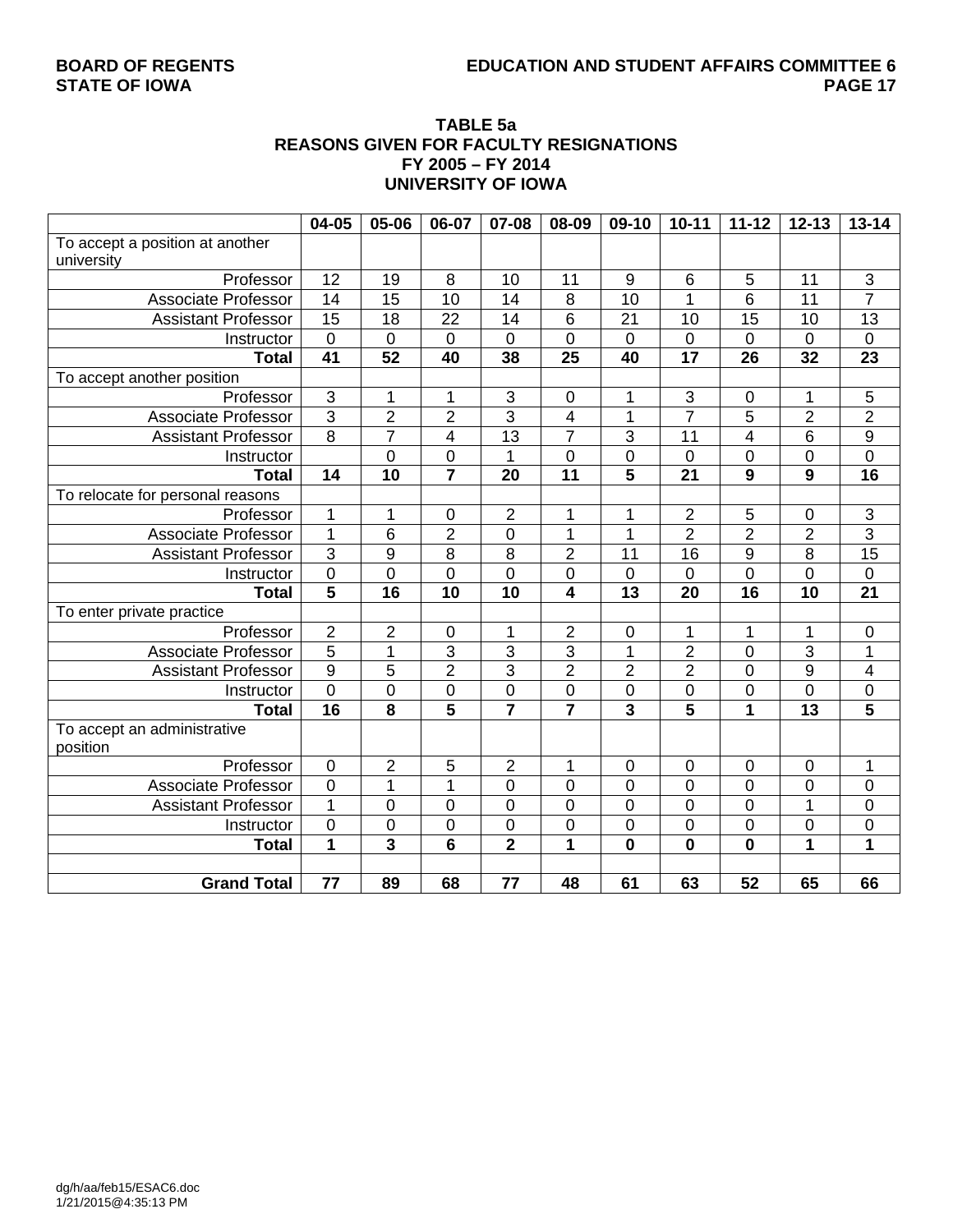## **BOARD OF REGENTS EDUCATION AND STUDENT AFFAIRS COMMITTEE 6**

#### **TABLE 5b REASONS GIVEN FOR FACULTY RESIGNATIONS FY 2005 – FY 2014 IOWA STATE UNIVERSITY**

|                                  | 04-05                   | 05-06          | 06-07                   | 07-08                   | 08-09                   | 09-10                   | $10 - 11$                | $11 - 12$               | $12 - 13$       | $13 - 14$               |
|----------------------------------|-------------------------|----------------|-------------------------|-------------------------|-------------------------|-------------------------|--------------------------|-------------------------|-----------------|-------------------------|
| To accept a position at another  |                         |                |                         |                         |                         |                         |                          |                         |                 |                         |
| university                       |                         |                |                         |                         |                         |                         |                          |                         |                 |                         |
| Professor                        | $9\,$                   | $\,6$          | 9                       | $\overline{4}$          | 5                       | $\,6$                   | $\overline{\mathcal{A}}$ | 6                       | $\overline{2}$  | $\boldsymbol{9}$        |
| Associate Professor              | $\overline{8}$          | 12             | 9                       | $\overline{7}$          | 8                       | $\overline{7}$          | $\overline{7}$           | 8                       | 5               | $\overline{8}$          |
| <b>Assistant Professor</b>       | $\overline{10}$         | 12             | $\overline{22}$         | 13                      | 6                       | 11                      | $\overline{7}$           | 6                       | $\overline{9}$  | 12                      |
| Instructor                       | $\mathbf 0$             | 0              | $\mathbf 0$             | 0                       | 0                       | 0                       | 0                        | 0                       | $\overline{0}$  | 0                       |
| <b>Total</b>                     | $\overline{27}$         | 30             | 40                      | $\overline{24}$         | 19                      | $\overline{24}$         | 18                       | $\overline{20}$         | $\overline{16}$ | 29                      |
| To accept another position       |                         |                |                         |                         |                         |                         |                          |                         |                 |                         |
| Professor                        | 1                       | $\pmb{0}$      | 1                       | $\mathbf 2$             | 1                       | 2                       | $\mathsf 3$              | $\mathbf 0$             | $\mathbf 0$     | $\mathbf 0$             |
| <b>Associate Professor</b>       | $\overline{3}$          | 1              | 1                       | $\overline{2}$          | $\mathbf 0$             | 4                       | $\overline{2}$           | 0                       | 1               | $\mathbf 0$             |
| <b>Assistant Professor</b>       | $\overline{3}$          | 7              | 1                       | 5                       | $\overline{2}$          | $\overline{2}$          | 4                        | 1                       | $\overline{2}$  | $\pmb{0}$               |
| Instructor                       | $\mathbf 0$             | 0              | $\mathbf 0$             | 0                       | 0                       | 0                       | $\mathbf 0$              | 0                       | $\mathbf 0$     | $\mathbf 0$             |
| <b>Total</b>                     | $\overline{7}$          | 8              | $\overline{\mathbf{3}}$ | $\overline{9}$          | $\overline{\mathbf{3}}$ | $\overline{\mathbf{8}}$ | 9                        | $\overline{\mathbf{1}}$ | $\overline{3}$  | $\mathbf 0$             |
| To relocate for personal reasons |                         |                |                         |                         |                         |                         |                          |                         |                 |                         |
| Professor                        | $\mathbf 1$             | 0              | 1                       | $\pmb{0}$               | $\mathbf 0$             | $\mathbf 0$             | $\overline{0}$           | $\mathbf 0$             | $\mathbf 0$     | $\mathbf 0$             |
| Associate Professor              | $\mathbf 0$             | $\overline{3}$ | $\mathbf 0$             | $\overline{3}$          | $\mathbf 0$             | $\mathbf 0$             | $\mathbf 0$              | $\mathbf 0$             | $\overline{0}$  | $\boldsymbol{0}$        |
| <b>Assistant Professor</b>       | $\overline{2}$          | $\overline{3}$ | $\overline{3}$          | $\overline{7}$          | $\overline{2}$          | $\overline{3}$          | 5                        | 3                       | 1               | $\overline{2}$          |
| Instructor                       | $\mathbf 0$             | 0              | $\boldsymbol{0}$        | $\mathbf 0$             | $\mathbf 0$             | $\mathbf 0$             | $\mathbf 0$              | 0                       | $\mathbf 0$     | $\overline{0}$          |
| <b>Total</b>                     | $\overline{\mathbf{3}}$ | $6\phantom{1}$ | 4                       | 10                      | $\overline{\mathbf{2}}$ | 3                       | 5                        | 3                       | 1               | $\overline{2}$          |
| To enter private practice        |                         |                |                         |                         |                         |                         |                          |                         |                 |                         |
| Professor                        | $\pmb{0}$               | 1              | $\mathbf 0$             | $\boldsymbol{0}$        | $\mathbf 0$             | $\boldsymbol{0}$        | $\boldsymbol{0}$         | 0                       | $\mathbf 0$     | $\pmb{0}$               |
| <b>Associate Professor</b>       | $\overline{0}$          | $\overline{0}$ | $\overline{1}$          | $\overline{0}$          | $\overline{2}$          | $\overline{0}$          | $\overline{0}$           | $\overline{0}$          | $\overline{0}$  | $\overline{0}$          |
| <b>Assistant Professor</b>       | $\overline{0}$          | $\overline{2}$ | $\overline{2}$          | $\pmb{0}$               | $\mathbf 0$             | 0                       | $\mathbf 0$              | 1                       | $\mathbf 0$     | 1                       |
| Instructor                       | $\mathbf 0$             | $\mathbf 0$    | $\mathbf 0$             | $\mathbf 0$             | $\mathbf 0$             | 0                       | $\mathbf 0$              | 0                       | $\overline{0}$  | $\mathbf 0$             |
| <b>Total</b>                     | $\mathbf 0$             | 3              | $\overline{\mathbf{3}}$ | $\mathbf 0$             | $\overline{\mathbf{2}}$ | $\mathbf 0$             | $\mathbf 0$              | $\overline{\mathbf{1}}$ | $\mathbf 0$     | 1                       |
| To accept an administrative      |                         |                |                         |                         |                         |                         |                          |                         |                 |                         |
| position                         |                         |                |                         |                         |                         |                         |                          |                         |                 |                         |
| Professor                        | $\mathbf 0$             | 1              | 4                       | $\mathbf{1}$            | $\overline{0}$          | 3                       | 1                        | 0                       | $\mathbf{1}$    | $\overline{2}$          |
| <b>Associate Professor</b>       | $\overline{0}$          | $\overline{0}$ | $\overline{0}$          | $\overline{0}$          | $\mathbf 0$             | 1                       | $\mathbf 0$              | 1                       | $\mathbf 0$     | 1                       |
| <b>Assistant Professor</b>       | $\overline{0}$          | $\overline{0}$ | $\mathbf 0$             | $\mathbf 0$             | $\overline{0}$          | $\overline{0}$          | $\overline{0}$           | $\mathbf 0$             | $\overline{0}$  | $\overline{0}$          |
| Instructor                       | $\mathbf 0$             | $\mathbf 0$    | $\mathbf 0$             | $\mathsf 0$             | $\mathbf 0$             | $\mathbf 0$             | $\mathbf 0$              | $\mathbf 0$             | $\mathbf 0$     | $\overline{0}$          |
| <b>Total</b>                     | $\mathbf 0$             | 1              | 4                       | $\overline{\mathbf{1}}$ | $\mathbf{0}$            | 4                       | $\overline{1}$           | $\overline{1}$          | 1               | $\overline{\mathbf{3}}$ |
|                                  |                         |                |                         |                         |                         |                         |                          |                         |                 |                         |
| <b>Grand Total</b>               | 37                      | 48             | 54                      | 44                      | 26                      | 39                      | 33                       | 26                      | 21              | 35                      |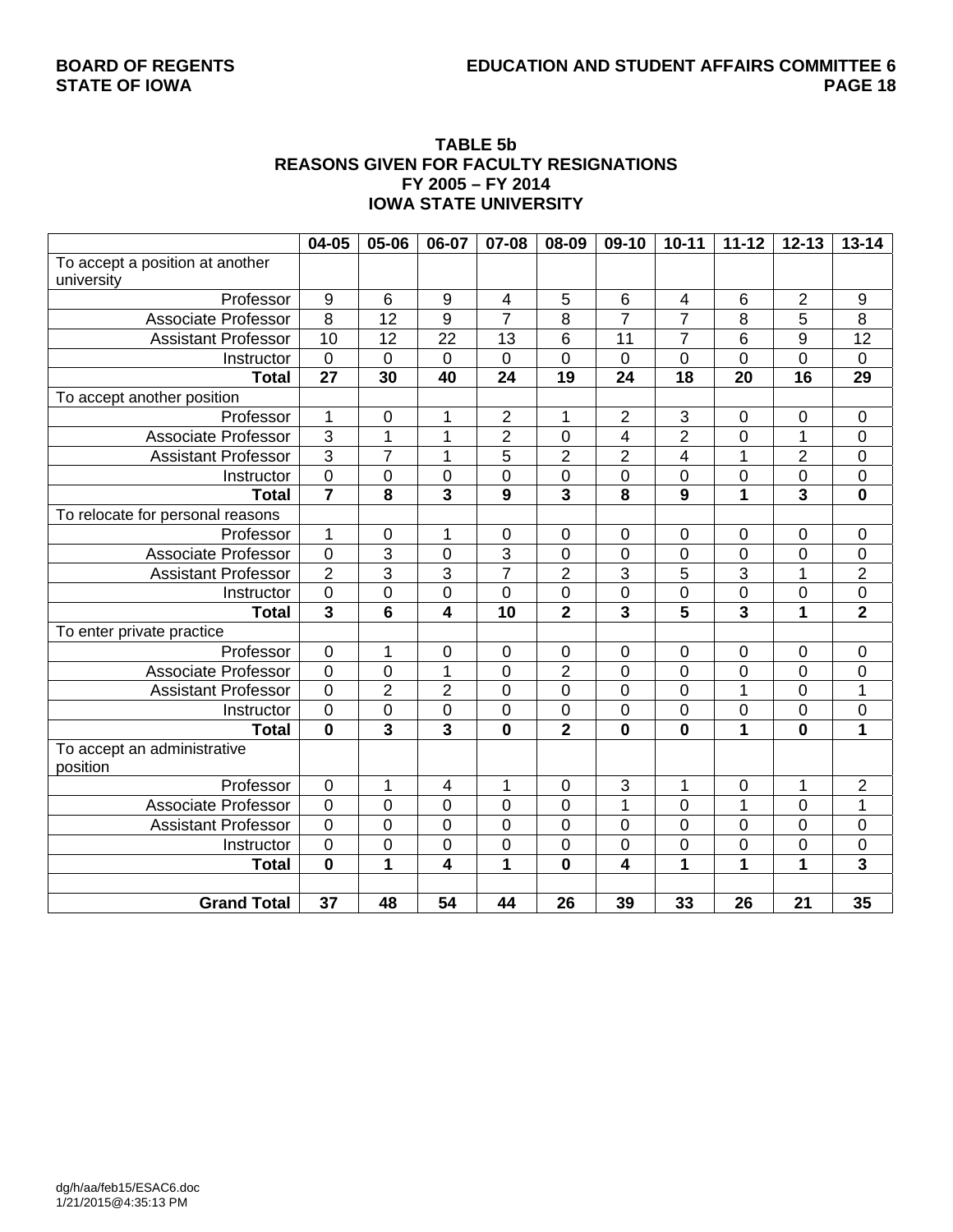#### **TABLE 5c REASONS GIVEN FOR FACULTY RESIGNATIONS FY 2005 – FY 2014 UNIVERSITY OF NORTHERN IOWA**

|                                  | 04-05                   | 05-06                   | 06-07                   | 07-08                   | 08-09                   | 09-10          | $10 - 11$               | $11 - 12$               | $12 - 13$               | $13 - 14$               |
|----------------------------------|-------------------------|-------------------------|-------------------------|-------------------------|-------------------------|----------------|-------------------------|-------------------------|-------------------------|-------------------------|
| To accept a position at another  |                         |                         |                         |                         |                         |                |                         |                         |                         |                         |
| university                       |                         |                         |                         |                         |                         |                |                         |                         |                         |                         |
| Professor                        | 3                       | $\overline{2}$          | 1                       | $\mathbf 0$             | $\mathbf 0$             | $\mathbf 0$    | $\mathbf 0$             | 0                       | 1                       | $\pmb{0}$               |
| Associate Professor              | $\overline{2}$          | 3                       | 1                       | $\mathbf 0$             | $\overline{2}$          | 0              | $\overline{2}$          | 0                       | 3                       | 1                       |
| <b>Assistant Professor</b>       | $\overline{12}$         | $\overline{11}$         | 6                       | 8                       | 5                       | 1              | 1                       | 5                       | $\overline{5}$          | $\overline{3}$          |
| Instructor                       | $\mathbf 0$             | $\mathbf 0$             | $\mathbf 0$             | $\mathbf 0$             | $\mathbf 0$             | 1              | $\boldsymbol{0}$        | $\mathbf 0$             | $\overline{0}$          | $\boldsymbol{0}$        |
| <b>Total</b>                     | $\overline{17}$         | $\overline{16}$         | $\overline{\mathbf{8}}$ | $\overline{\mathbf{8}}$ | $\overline{\mathbf{7}}$ | $\overline{2}$ | $\overline{\mathbf{3}}$ | $\overline{\mathbf{5}}$ | $\overline{9}$          | $\overline{4}$          |
| To accept another position       |                         |                         |                         |                         |                         |                |                         |                         |                         |                         |
| Professor                        | 1                       | $\mathbf 0$             | 0                       | $\pmb{0}$               | $\mathbf 0$             | 0              | $\mathbf 0$             | 1                       | $\mathbf 0$             | 0                       |
| <b>Associate Professor</b>       | $\overline{0}$          | 0                       | $\overline{0}$          | $\overline{0}$          | 1                       | $\overline{0}$ | 1                       | 0                       | $\overline{0}$          | $\mathbf 0$             |
| <b>Assistant Professor</b>       | 1                       | 0                       | 1                       | 1                       | 0                       | 0              | $\mathbf 0$             | 0                       | $\mathbf 0$             | $\overline{\omega}$     |
| Instructor                       | $\overline{0}$          | 0                       | $\overline{1}$          | 0                       | $\mathbf 0$             | $\mathbf 1$    | $\mathbf 0$             | $\mathbf 1$             | $\overline{2}$          | $\overline{0}$          |
| <b>Total</b>                     | $\overline{2}$          | $\bf{0}$                | $\overline{2}$          | $\overline{1}$          | $\overline{1}$          | 1              | 1                       | $\overline{\mathbf{2}}$ | $\overline{\mathbf{2}}$ | $\overline{\mathbf{3}}$ |
| To relocate for personal reasons |                         |                         |                         |                         |                         |                |                         |                         |                         |                         |
| Professor                        | $\mathbf 0$             | 0                       | 0                       | $\mathbf 0$             | $\mathbf 0$             | 0              | 0                       | 1                       | $\mathbf 0$             | $\mathsf 0$             |
| <b>Associate Professor</b>       | $\mathbf{1}$            | 0                       | $\overline{2}$          | 1                       | 0                       | 0              | 1                       | 4                       | $\overline{2}$          | 0                       |
| <b>Assistant Professor</b>       | 6                       | 3                       | $\mathbf 0$             | 4                       | $\overline{2}$          | 1              | $\overline{2}$          | 1                       | $\overline{7}$          | $\mathbf 0$             |
| Instructor                       | 1                       | 0                       | 3                       | 0                       | 1                       | $\overline{2}$ | 1                       | 18                      | 1                       | $\mathbf 0$             |
| <b>Total</b>                     | 8                       | 3                       | 5                       | 5                       | 3                       | 3              | 4                       | 24                      | 10                      | $\mathbf 0$             |
| To enter private practice        |                         |                         |                         |                         |                         |                |                         |                         |                         |                         |
| Professor                        | $\mathbf 0$             | $\mathbf 0$             | 0                       | $\mathbf 0$             | $\pmb{0}$               | 0              | $\mathbf 0$             | $\boldsymbol{0}$        | 0                       | 0                       |
| <b>Associate Professor</b>       | $\mathbf 0$             | $\mathbf 0$             | $\overline{0}$          | 0                       | 0                       | 0              | $\mathbf 0$             | $\overline{0}$          | $\mathbf 0$             | $\mathbf 0$             |
| <b>Assistant Professor</b>       | $\mathbf 0$             | 1                       | 0                       | 0                       | $\pmb{0}$               | 0              | $\boldsymbol{0}$        | $\mathbf 0$             | $\mathbf 0$             | $\mathbf 0$             |
| Instructor                       | $\mathbf 0$             | 0                       | $\mathbf 0$             | $\boldsymbol{0}$        | $\pmb{0}$               | 0              | $\mathbf 0$             | 0                       | $\overline{0}$          | $\mathsf 0$             |
| <b>Total</b>                     | $\overline{\mathbf{0}}$ | $\overline{\mathbf{1}}$ | $\mathbf 0$             | $\mathbf 0$             | 0                       | $\mathbf{0}$   | $\bf{0}$                | 0                       | $\mathbf 0$             | $\mathbf 0$             |
| To accept an administrative      |                         |                         |                         |                         |                         |                |                         |                         |                         |                         |
| position                         |                         |                         |                         |                         |                         |                |                         |                         |                         |                         |
| Professor                        | 1                       | $\mathbf 1$             | 6                       | $\pmb{0}$               | $\pmb{0}$               | $\mathbf 0$    | 1                       | $\overline{c}$          | $\overline{2}$          | 1                       |
| <b>Associate Professor</b>       | $\overline{0}$          | 0                       | 1                       | $\overline{0}$          | $\mathbf 0$             | 0              | $\mathbf 0$             | $\mathbf 1$             | $\overline{0}$          | $\mathbf 0$             |
| <b>Assistant Professor</b>       | 0                       | 1                       | $\mathbf 0$             | 0                       | 1                       | 0              | 0                       | $\mathbf 0$             | $\overline{0}$          | 0                       |
| Instructor                       | $\mathbf 0$             | 0                       | $\mathbf 0$             | 0                       | 1                       | 0              | 0                       | $\mathbf 0$             | $\mathbf 0$             | $\mathbf 0$             |
| <b>Total</b>                     | $\mathbf{1}$            | $\overline{2}$          | $\overline{7}$          | $\mathbf 0$             | $\overline{\mathbf{2}}$ | $\mathbf 0$    | 1                       | 3                       | $\overline{2}$          | $\overline{1}$          |
|                                  |                         |                         |                         |                         |                         |                |                         |                         |                         |                         |
| <b>Grand Total</b>               | 28                      | 22                      | $\overline{22}$         | $\overline{14}$         | $\overline{13}$         | 6              | 9                       | $\overline{34}$         | 23                      | $\overline{\mathbf{8}}$ |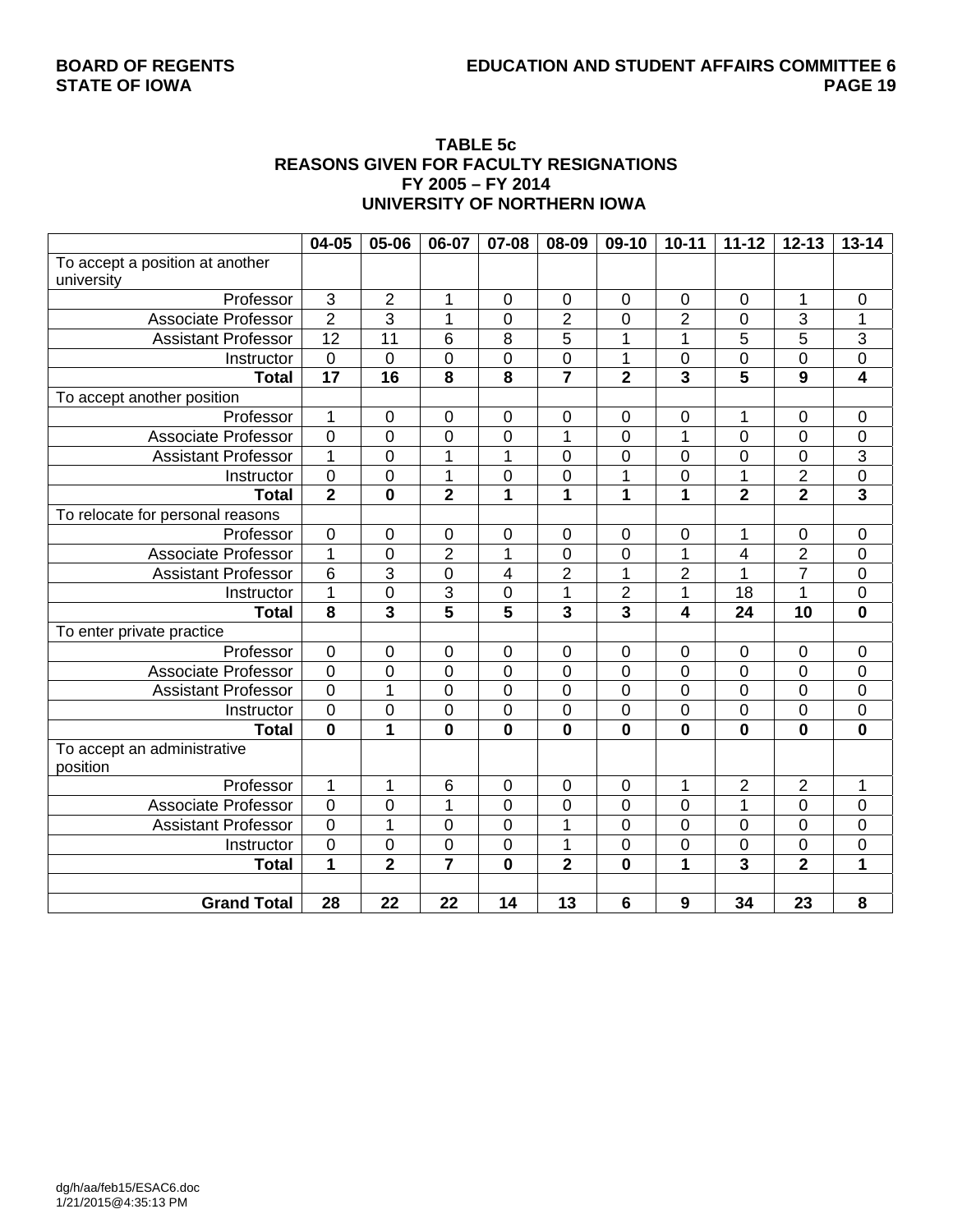#### **TABLE 5d REASONS GIVEN FOR FACULTY RESIGNATIONS FY 2005 – FY 2014 REGENT TOTAL BY UNIVERSITY**

|                                  | 04-05            | 05-06           | 06-07                   | 07-08                   | 08-09                   | 09-10                     | $10 - 11$        | $11 - 12$        | $12 - 13$               | $13 - 14$               |
|----------------------------------|------------------|-----------------|-------------------------|-------------------------|-------------------------|---------------------------|------------------|------------------|-------------------------|-------------------------|
| To accept a position at another  |                  |                 |                         |                         |                         |                           |                  |                  |                         |                         |
| university                       |                  |                 |                         |                         |                         |                           |                  |                  |                         |                         |
| University of Iowa               | 41               | 52              | 40                      | 38                      | 25                      | 40                        | 17               | 26               | 32                      | 23                      |
| Iowa State University            | $\overline{27}$  | 30              | 40                      | 24                      | 19                      | 24                        | 18               | 20               | 16                      | $\overline{29}$         |
| University of Northern Iowa      | $\overline{17}$  | 16              | $\overline{8}$          | 8                       | $\overline{7}$          | $\overline{2}$            | 3                | 5                | $9\,$                   | $\overline{4}$          |
|                                  |                  |                 |                         |                         |                         |                           |                  |                  |                         |                         |
| <b>Regent Total</b>              | 85               | 98              | 88                      | 70                      | 51                      | 66                        | 38               | 51               | 57                      | 56                      |
|                                  |                  |                 |                         |                         |                         |                           |                  |                  |                         |                         |
| To accept another position       |                  |                 |                         |                         |                         |                           |                  |                  |                         |                         |
| University of Iowa               | 14               | 10              | 7                       | 20                      | 11                      | 5                         | 21               | 9                | 9                       | 16                      |
| Iowa State University            | $\overline{7}$   | 8               | $\overline{3}$          | 9                       | $\overline{\omega}$     | $\overline{8}$            | $\boldsymbol{9}$ | 1                | $\overline{3}$          | $\frac{0}{3}$           |
| University of Northern Iowa      | $\overline{2}$   | $\overline{0}$  | $\overline{2}$          | $\mathbf{1}$            | $\overline{1}$          | 1                         | 1                | $\overline{2}$   | $\overline{2}$          |                         |
|                                  |                  |                 |                         |                         |                         |                           |                  |                  |                         |                         |
| <b>Regent Total</b>              | 23               | 18              | 12                      | 30                      | 15                      | 14                        | 31               | 12               | 14                      | 19                      |
|                                  |                  |                 |                         |                         |                         |                           |                  |                  |                         |                         |
| To relocate for personal reasons |                  |                 |                         |                         |                         |                           |                  |                  |                         |                         |
| University of Iowa               | $\mathbf 5$      | 16              | 10                      | 10                      | 4                       | 13                        | 20               | 16               | 10                      | 21                      |
| Iowa State University            | $\overline{3}$   | 6               | $\overline{\mathbf{4}}$ | 10                      | $\boldsymbol{2}$        | $\ensuremath{\mathsf{3}}$ | 5                | 3                | 1                       | $\overline{2}$          |
| University of Northern Iowa      | $\overline{8}$   | $\overline{3}$  | 5                       | 5                       | $\overline{3}$          | $\overline{3}$            | 4                | $\overline{24}$  | $\overline{10}$         | $\overline{0}$          |
|                                  |                  |                 |                         |                         |                         |                           |                  |                  |                         |                         |
| <b>Regent Total</b>              | 16               | 25              | 19                      | 25                      | $\boldsymbol{9}$        | 19                        | 29               | 43               | 21                      | 23                      |
|                                  |                  |                 |                         |                         |                         |                           |                  |                  |                         |                         |
| To enter private practice        |                  |                 |                         |                         |                         |                           |                  |                  |                         |                         |
| University of Iowa               | 16               | $\,8\,$         | $\overline{5}$          | 7                       | $\overline{7}$          | $\ensuremath{\mathsf{3}}$ | 5                | 1                | 13                      | 5                       |
| Iowa State University            | $\boldsymbol{0}$ | $\overline{3}$  | $\overline{3}$          | $\overline{0}$          | $\overline{2}$          | $\overline{0}$            | 0                | 1                | 0                       | 1                       |
| University of Northern Iowa      | $\overline{0}$   | $\overline{1}$  | $\overline{0}$          | $\overline{0}$          | $\overline{0}$          | $\overline{0}$            | 0                | $\overline{0}$   | $\overline{0}$          | $\overline{0}$          |
|                                  |                  |                 |                         |                         |                         |                           |                  |                  |                         |                         |
| <b>Regent Total</b>              | 16               | $\overline{12}$ | $\overline{\mathbf{8}}$ | $\overline{7}$          | 9                       | $\overline{\mathbf{3}}$   | 5                | $\overline{2}$   | 13                      | $\overline{\mathbf{6}}$ |
|                                  |                  |                 |                         |                         |                         |                           |                  |                  |                         |                         |
| To accept an administrative      |                  |                 |                         |                         |                         |                           |                  |                  |                         |                         |
| position                         |                  |                 |                         |                         |                         |                           |                  |                  |                         |                         |
| University of Iowa               | $\mathbf 1$      | $\sqrt{3}$      | $\,6$                   | $\mathbf 2$             | 1                       | $\boldsymbol{0}$          | 0                | $\mathbf 0$      | 1                       | 1                       |
| Iowa State University            | $\overline{0}$   | 1               | 4                       | 1                       | $\mathbf 0$             | 4                         | 1                | 1                | 1                       | 3                       |
| University of Northern Iowa      | $\overline{1}$   | $\overline{2}$  | $\overline{7}$          | $\overline{0}$          | $\overline{2}$          | $\overline{0}$            | 1                | 3                | $\overline{2}$          | $\overline{1}$          |
|                                  |                  |                 |                         |                         |                         |                           |                  |                  |                         |                         |
| <b>Regent Total</b>              | $\mathbf{1}$     | $6\phantom{1}$  | $\overline{17}$         | $\overline{\mathbf{3}}$ | $\overline{\mathbf{3}}$ | $\overline{4}$            | $\overline{2}$   | 4                | $\overline{\mathbf{4}}$ | $\overline{\mathbf{5}}$ |
|                                  |                  |                 |                         |                         |                         |                           |                  |                  |                         |                         |
| <b>Grand Total</b>               | 142              | 159             | 144                     | 135                     | 87                      | 106                       | 105              | $\overline{112}$ | 109                     | 109                     |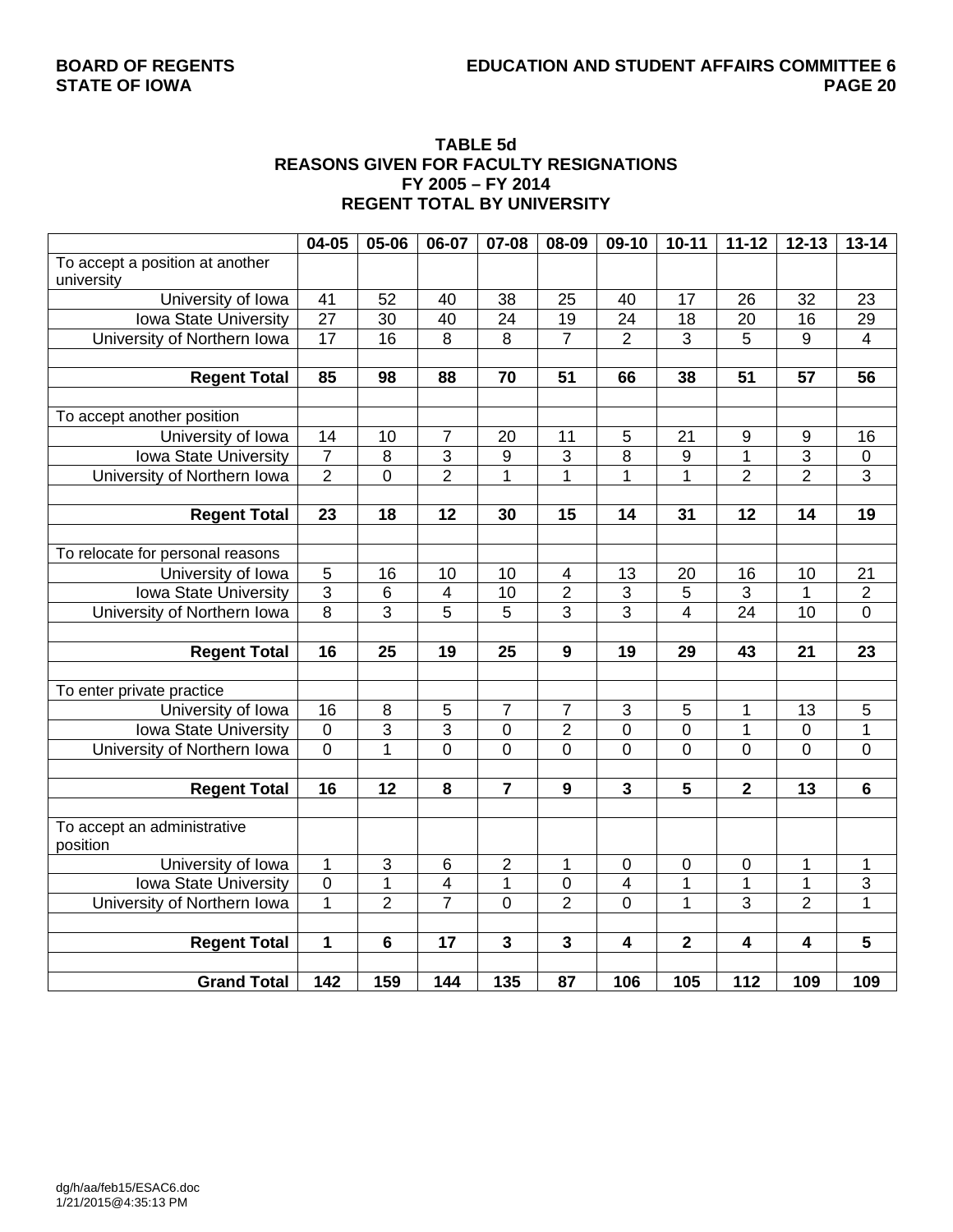#### **TABLE 5e REASONS GIVEN FOR FACULTY RESIGNATIONS FY 2005 – FY 2014 REGENT TOTAL BY FACULTY POSITION**

|                                  | 04-05                   | 05-06           | 06-07                   | 07-08                   | 08-09           | 09-10           | $10 - 11$        | $11 - 12$        | $12 - 13$       | $13 - 14$               |
|----------------------------------|-------------------------|-----------------|-------------------------|-------------------------|-----------------|-----------------|------------------|------------------|-----------------|-------------------------|
| To accept a position at another  |                         |                 |                         |                         |                 |                 |                  |                  |                 |                         |
| university                       |                         |                 |                         |                         |                 |                 |                  |                  |                 |                         |
| Professor                        | 24                      | 27              | 18                      | 14                      | 16              | 15              | 10               | 11               | 14              | 12                      |
| <b>Associate Professor</b>       | $\overline{24}$         | 30              | 20                      | 21                      | 18              | 17              | 10               | 14               | 19              | 16                      |
| <b>Assistant Professor</b>       | $\overline{37}$         | 41              | 50                      | 35                      | 17              | 33              | 18               | 26               | 24              | 28                      |
| Instructor                       | $\mathbf 0$             | 0               | $\mathbf 0$             | $\pmb{0}$               | $\mathbf 0$     | 1               | $\overline{0}$   | $\mathbf 0$      | $\mathbf 0$     | $\boldsymbol{0}$        |
| <b>Total</b>                     | 85                      | $\overline{98}$ | 88                      | $\overline{70}$         | $\overline{51}$ | 66              | 38               | 51               | 57              | $\overline{56}$         |
| To accept another position       |                         |                 |                         |                         |                 |                 |                  |                  |                 |                         |
| Professor                        | $\overline{5}$          | 1               | $\overline{2}$          | $\overline{5}$          | 1               | $\mathsf 3$     | 6                | 1                | 1               | $\mathbf 5$             |
| <b>Associate Professor</b>       | $\overline{6}$          | $\overline{3}$  | 3                       | 5                       | 5               | $\overline{5}$  | 10               | 5                | 3               | $\overline{2}$          |
| <b>Assistant Professor</b>       | $\overline{12}$         | 14              | 6                       | $\overline{19}$         | 9               | $\overline{5}$  | 15               | 5                | $\overline{8}$  | $\overline{12}$         |
| Instructor                       | $\overline{0}$          | $\overline{0}$  | $\overline{1}$          | $\mathbf{1}$            | $\mathbf 0$     | $\overline{1}$  | $\overline{0}$   | $\overline{1}$   | $\overline{2}$  | $\overline{0}$          |
| <b>Total</b>                     | 23                      | 18              | $\overline{12}$         | 30                      | 15              | 14              | 31               | 12               | $\overline{14}$ | 19                      |
| To relocate for personal reasons |                         |                 |                         |                         |                 |                 |                  |                  |                 |                         |
| Professor                        | $\overline{2}$          | 1               | 1                       | $\overline{2}$          | 1               | 1               | $\overline{c}$   | $\,6$            | $\mathbf 0$     | $\frac{3}{3}$           |
| <b>Associate Professor</b>       | $\overline{2}$          | 9               | 4                       | $\overline{\mathbf{4}}$ | 1               | 1               | $\overline{3}$   | 6                | $\overline{4}$  |                         |
| <b>Assistant Professor</b>       | 11                      | 15              | 11                      | 19                      | 6               | 15              | 23               | 13               | 16              | $\overline{17}$         |
| Instructor                       | 1                       | 0               | 3                       | $\mathbf 0$             | 1               | $\overline{2}$  | 1                | 18               | 1               | $\mathsf 0$             |
| <b>Total</b>                     | $\overline{16}$         | 25              | $\overline{19}$         | 25                      | $\overline{9}$  | $\overline{19}$ | 29               | 43               | 21              | $\overline{23}$         |
| To enter private practice        |                         |                 |                         |                         |                 |                 |                  |                  |                 |                         |
| Professor                        | $\overline{2}$          | 3               | 0                       | 1                       | $\overline{2}$  | $\pmb{0}$       | 1                | $\mathbf 1$      | 1               | $\mathbf 0$             |
| <b>Associate Professor</b>       | $\overline{5}$          | $\overline{1}$  | 4                       | 3                       | $\overline{5}$  | 1               | $\overline{2}$   | 0                | $\overline{3}$  | 1                       |
| <b>Assistant Professor</b>       | $\overline{9}$          | 8               | $\overline{\mathbf{4}}$ | $\overline{3}$          | $\overline{2}$  | $\overline{2}$  | $\overline{2}$   | $\mathbf 1$      | $\overline{9}$  | $\overline{5}$          |
| Instructor                       | $\pmb{0}$               | 0               | $\boldsymbol{0}$        | $\pmb{0}$               | $\pmb{0}$       | $\pmb{0}$       | $\boldsymbol{0}$ | $\boldsymbol{0}$ | $\mathbf 0$     | $\mathsf 0$             |
| <b>Total</b>                     | 16                      | 12              | 8                       | $\overline{7}$          | 9               | $\overline{3}$  | 5                | $\overline{2}$   | 13              | $6\phantom{1}$          |
| To accept an administrative      |                         |                 |                         |                         |                 |                 |                  |                  |                 |                         |
| position                         |                         |                 |                         |                         |                 |                 |                  |                  |                 |                         |
| Professor                        | $\mathbf{1}$            | 4               | 15                      | 3                       | $\mathbf{1}$    | 3               | $\overline{2}$   | $\overline{2}$   | 3               | $\overline{4}$          |
| <b>Associate Professor</b>       | $\overline{0}$          | 1               | $\overline{2}$          | $\mathbf 0$             | $\mathbf 0$     | $\overline{1}$  | $\overline{0}$   | $\overline{2}$   | $\overline{0}$  | 1                       |
| <b>Assistant Professor</b>       | $\overline{1}$          | $\overline{1}$  | $\overline{0}$          | $\overline{0}$          | $\overline{1}$  | $\overline{0}$  | $\overline{0}$   | $\overline{0}$   | $\overline{1}$  | $\overline{0}$          |
| Instructor                       | $\mathsf 0$             | 0               | $\boldsymbol{0}$        | $\boldsymbol{0}$        | 1               | 0               | $\boldsymbol{0}$ | $\boldsymbol{0}$ | $\mathbf 0$     | $\overline{0}$          |
| <b>Total</b>                     | $\overline{\mathbf{2}}$ | $\overline{6}$  | $\overline{17}$         | $\overline{\mathbf{3}}$ | 3               | 4               | $\overline{2}$   | 4                | 4               | $\overline{\mathbf{5}}$ |
|                                  |                         |                 |                         |                         |                 |                 |                  |                  |                 |                         |
| <b>Grand Total</b>               | $\overline{142}$        | 159             | 144                     | $\overline{135}$        | $\overline{87}$ | 106             | 105              | $\overline{112}$ | 109             | 109                     |